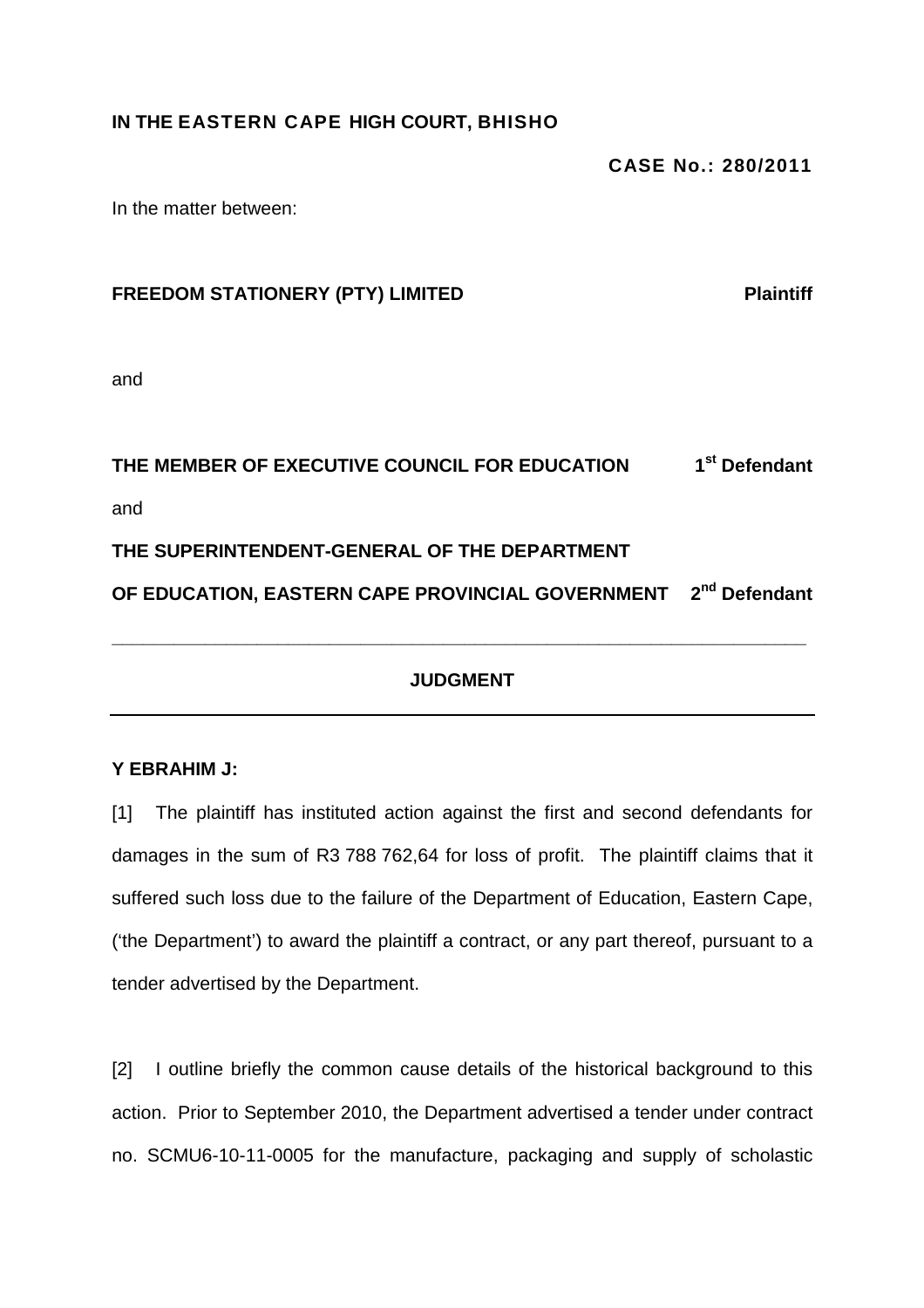stationery for grades R to 12 to local distribution centres in the Eastern Cape. The plaintiff and other bidders submitted tenders for this contract and in a letter dated 17 December 2010<sup>1</sup> the Eastern Cape Provincial Treasury informed the second defendant that the Interim Bid Advisory Committee supported the recommendation of the Department to award the contract to a group of six qualifying bidders, which included the plaintiff.

[3] On 11 January 2011 a notice appeared in the Daily Dispatch newspaper cancelling the tender process. The plaintiff and another bidder, Power Stationery (Pty) Ltd, thereupon instituted urgent proceedings against the first and second defendants, and other affected parties, to review the second defendant's decision to cancel the tender and to award the contract, or parts thereof, to two other suppliers. On 17 March 2011, by agreement between the parties, an order was issued setting aside the cancellation of the tender and the award of the tender to the other affected parties, and the second defendant was directed to adjudicate on the tender for contract no. SCMU6-10-11-0005 from the stage when the Interim Bid Advisory Committee addressed the letter dated 17 December 2010 to the second defendant.<sup>2</sup>

[4] In a letter dated 1 April 2011<sup>3</sup> the second defendant conveyed to the plaintiff, inter alia, that:

'[T]he accounting officer of the Department of Education must take all reasonable steps to prevent abuse of the supply chain management process, including investigating any allegations against an official or other role player of corruption, improper conduct or failure to comply with the supply chain management process. …… The letter dated 17 December

 $<sup>1</sup>$  Annexure "A" of the papers</sup>

 $^2$  Annexure "B" of the papers<br> $^3$  Annexure "C" of the papers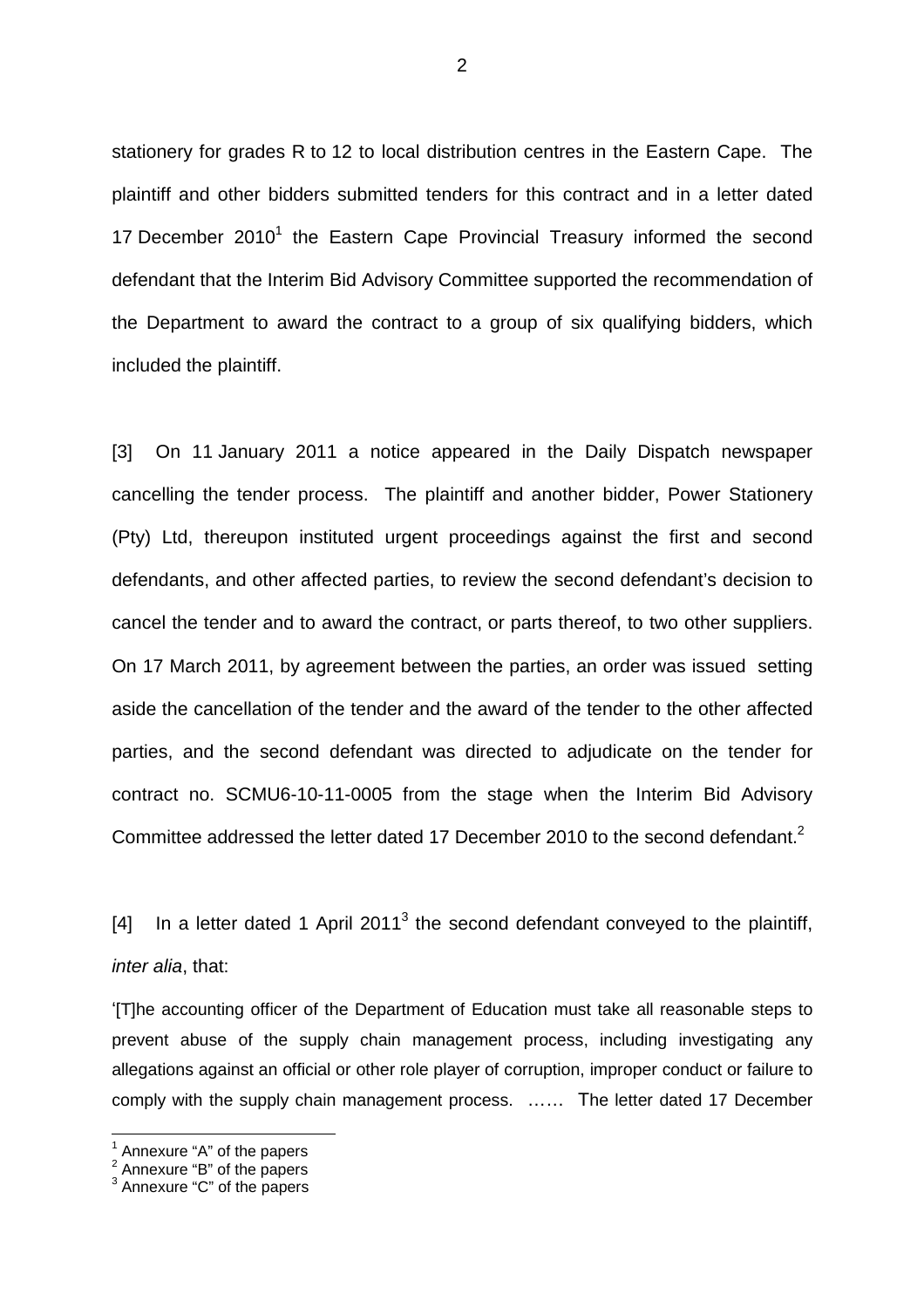2010, which was addressed to Advocate Mannya, is an internal document intended for the consumption of Advocate Mannya in his capacity as accounting officer for the Department of Education. In order for the accounting officer of the Department to determine whether Freedom Stationery and/or any official of the department has abused the supply chain management process of the Department or conducted itself/herself/himself in an improper manner, Freedom Stationery is hereby called upon to furnish the Department with detailed particulars regarding how, when and from whom it obtained possession of the letter dated 17 December 2010. You are further informed that the failure to make a proper disclosure ...... may be construed as being tantamount to influencing the supply chain process.'

[5] Shepstone & Wylie Attorneys, representing the plaintiff, informed the second defendant in a letter dated 4 April 2011,<sup>4</sup> despatched via facsimile transmission and e-mail, that the plaintiff received a copy of the letter from a competitor and did not know how the competitor came into possession thereof. The attorneys referred the second defendant to an affidavit of a Mr Vishal Seebram (filed in Case No. 59/2011) wherein he said the letter dated 17 December 2010 was sent on the same day (according to the attorneys presumably by a Mr Tolisa of the Department). The attorneys pointed out that the second defendant had attested in an affidavit dated 17 February 2011 that this constituted a compromise of the supply chain management system by Paper Active (Pty) Ltd and African Paper Products (Pty) Ltd, not their client (the plaintiff). The attorneys said: 'It cannot conceivably be improper conduct on our client's part to receive a copy of a letter confirming that it is the number 1 supplier recommended by your treasury department. Our client certainly did not solicit private information from the Department. Nor do we believe that possession of documentation of the bid process can be regarded as affecting the outcome of the process. We note the requirement of section 217 of the Constitution that all State procurement processes be transparent. …… We accordingly deny that there has been any improper

 4 Annexure "D" of the papers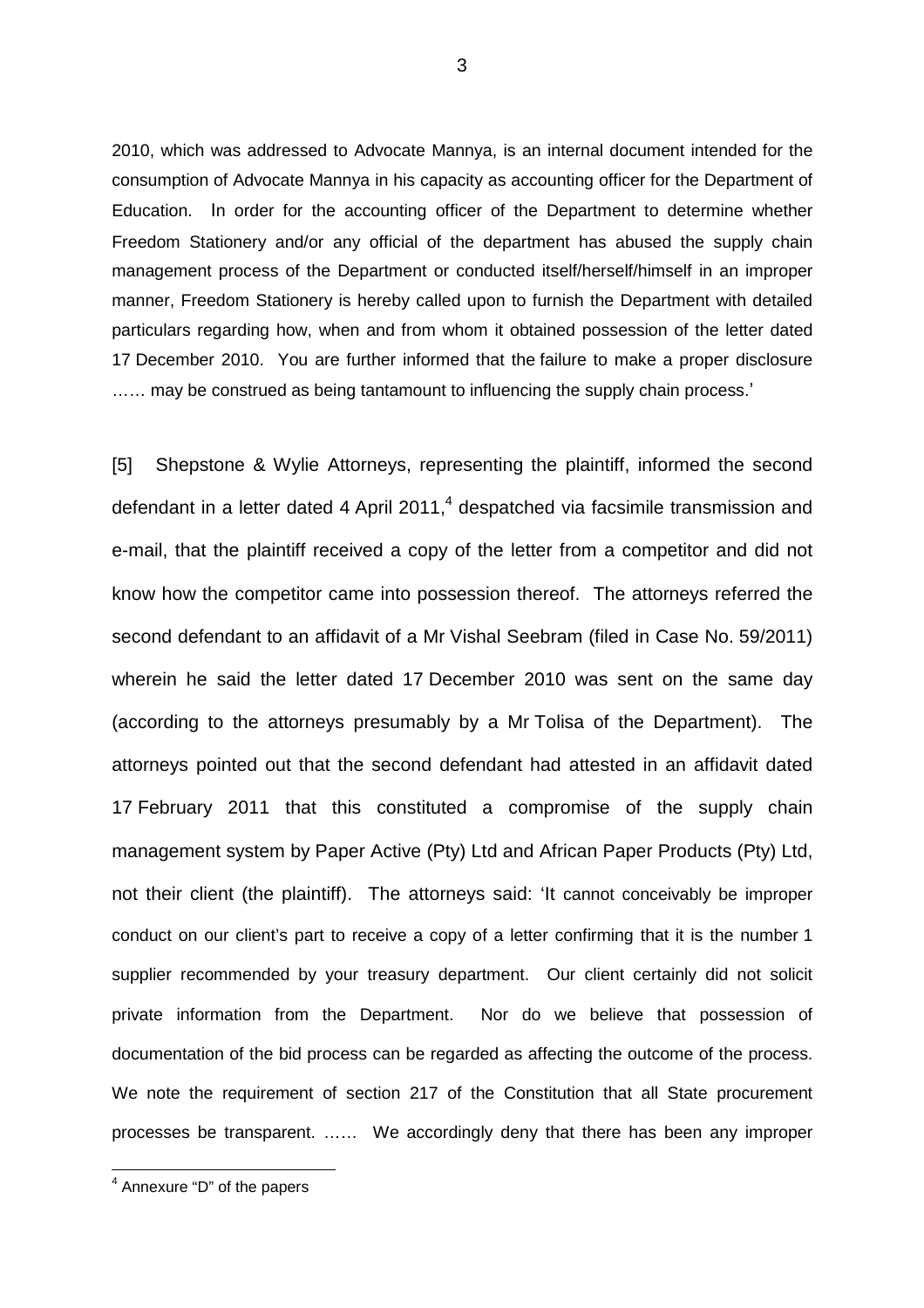conduct on our client's part and we continue to assert that no lawful reason exists why our client should not be awarded the tender or part thereof. Furthermore, should the Department award the contract contrary to law, our client shall not hesitate once more to challenge any unlawful decision.'<sup>5</sup>

[6] The second defendant, not satisfied with this reply, informed the plaintiff's attorneys in a letter dated 12 April 2011, $^6$  sent by facsimile transmission, that:

'Your client's failure to give full particularity on how, when and from whom it received a copy of the letter dated 17 December 2010 addressed by the Interim Advisory Award Committee [sic] to Advocate Mannya leaves the Department with no alternative but to conclude that your client's possession of the said letter came about through an abuse of the supply chain management processes of the Department or improper conduct. In view thereof, the accounting officer of the Department intends rejecting your client's bid in accordance with regulations 16A9.2(a)(i) and (ii) of the Treasury Regulations, 2005 which permits the accounting officer to disregard the bid of any bidder if that bidder, or any of its directors have abused the Department's supply chain management system or have committed any other improper conduct in relation to such system.

Your client is once again afforded the opportunity of stating, in writing by no later than 13H00 on 12 April 2011, of how, when and from whom it obtained a copy of the letter dated 17 December 2010 addressed by the Interim Advisory Award Committee (sic) to Advocate Mannya before a final decision is taken on the matter.

All correspondence should be addressed to Adv. M. Mannya, Superintendent General of the Eastern Cape Department of Education, at the following address Steve Vukile Tshwete Complex, Zone 6 Zwelitsha, 5608, Private Bag X0032, Bhisho, Fax: 040 608 4249.'

[7] The same day the plaintiff's attorneys replied in a letter<sup>7</sup> sent by facsimile transmission.<sup>8</sup> However, the letter was incorrectly dated and the attorneys sent a

<sup>&</sup>lt;sup>5</sup> Annexure "D" of the papers<br><sup>6</sup> Annexure "E" of the papers<br><sup>7</sup> Annexure "F" of the papers<br><sup>8</sup> Annexure "F1" of the papers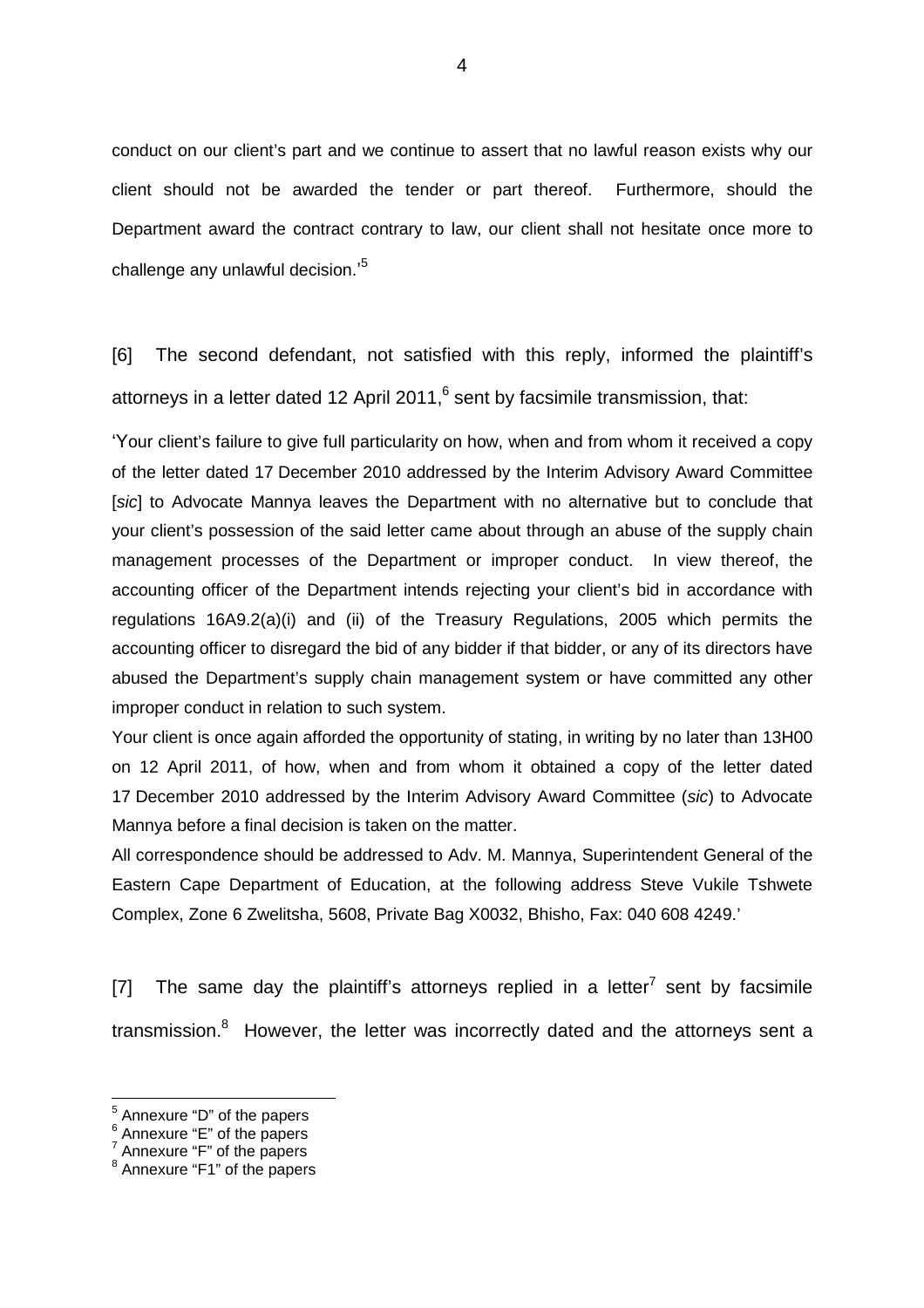further letter with the correct date by facsimile transmission and e-mail,  $9$  which read as follows:

'We refer to your telefax dated April 12 2011 which was sent to us this morning.

A copy of the December 17 letter was sent to the writer by Power Stationery on February 8 2011 while the writer was taking instructions with regard to the interdict proceedings which were then taken against your Department to confirm our client had been shortlisted.

Our client's position is that it cannot be contended on any basis that is (sic) guilty of "improper conduct" or has "abused" your supply chain management processes as you allege.'

[8] The Chief Financial Officer of the Department in a letter dated 19 April 2011<sup>10</sup> informed the plaintiff that '[i]t is regretted that your company has not been successful in Bid SCM 6-10/11-0005 which is on (sic) supply of stationery to section 20 schools in 2011 academic year in the Province of the Eastern Cape.'

[9] The plaintiff's attorneys responded on 20 April 2011 $<sup>11</sup>$  requesting the second</sup> defendant to furnish reasons for the plaintiff being unsuccessful with its bid.

[10] The State Attorney, Bisho replied on behalf of the second defendant and in a letter dated 21 April 2011 $<sup>12</sup>$  detailed the reasons for the second defendant's decision</sup> to reject the bid of the plaintiff.

[11] Subsequent thereto the plaintiff instituted these proceedings against the defendants.

end<br><sup>9</sup> Annexure "F2" of the papers

<sup>&</sup>lt;sup>10</sup> Annexure "G" of the papers

 $11$  Annexure "H" of the papers

<sup>&</sup>lt;sup>12</sup> Annexure "I" of the papers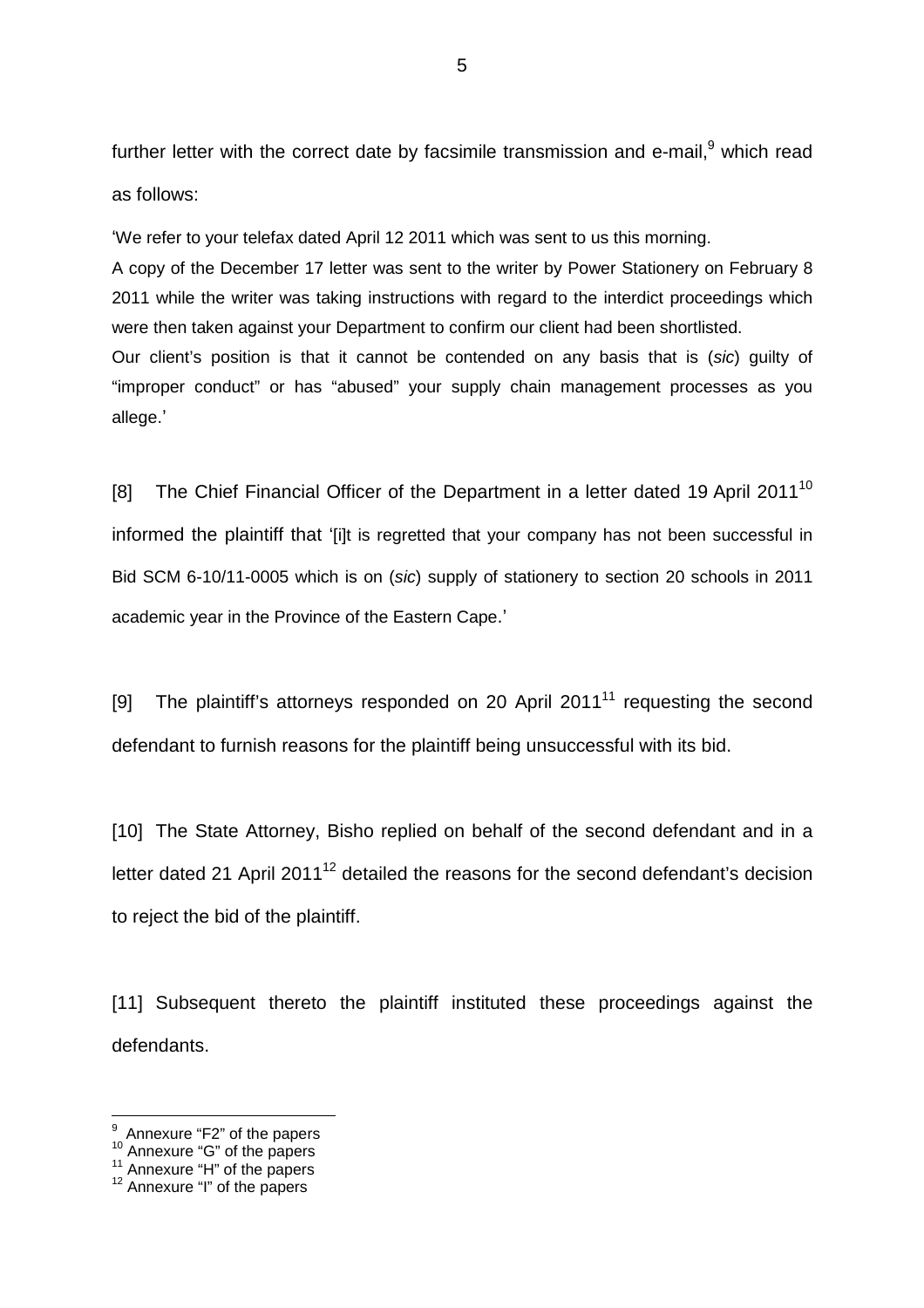[12] The principal averments of the plaintiff's cause of action are set out in the following paragraphs of the plaintiff's particulars of claim:

- '20. When Second Defendant made his decision on 13 April 2011 he was in receipt of Plaintiff's reply of 12 April 2011. The reason given for Second Defendant's rejection of Plaintiff from the tender process, namely that Plaintiff had not replied to inquiry dated 12 April 2011 was not correct.
- 21. In the circumstances the ignoring of Plaintiff's response was arbitrary and unreasonable.
- 22. The reasons furnished by Second Defendant as to why Plaintiff had been unsuccessful in the tender were unfounded and irrational.
- 23. Second defendant awarded part of the tender to Power, which was identified in Plaintiff's response of 12 April 2011 as Plaintiff's source of "A".
- 24. The inference arising from Second Defendant's ignoring of Plaintiff's response of 12 April 2011 and the award of part of the tender to Power and from the reasons given by Second Defendant for Plaintiff's exclusion is that the decision was made in bad faith and with the express intention of excluding Plaintiff from the tender process.
- 25. In the result the decision to exclude Plaintiff from the tender process was wrongful and founds an action on behalf of Plaintiff against the Defendants in damages.'<sup>13</sup>

[13] The defendants have denied liability and the crux of the defence of the defendants is contained in the following paragraphs of their plea:

- '8.2 In terms of the Treasury Regulations issued in terms of the Public Finance Management Act, 1999 (Act 1 of 1999) published under GN R225 in GG 27388 of 15 March 2005 (the Regulations) an accounting officer, such as is the second defendant, may disregard the bid or tender of any bidder if that bidder, or any of its directors have abused the institution's supply chain management system.
- 8.3 The second defendant had information at his disposal pointing to the plaintiff having abused the supply chain management system.
- 8.4 The plaintiff was afforded an opportunity to make written submissions anent the information referred to in paragraph 8.3.

 $\overline{a}$  $13$  Paragraphs 20 to 22 of the particulars of claim at p 10 of the papers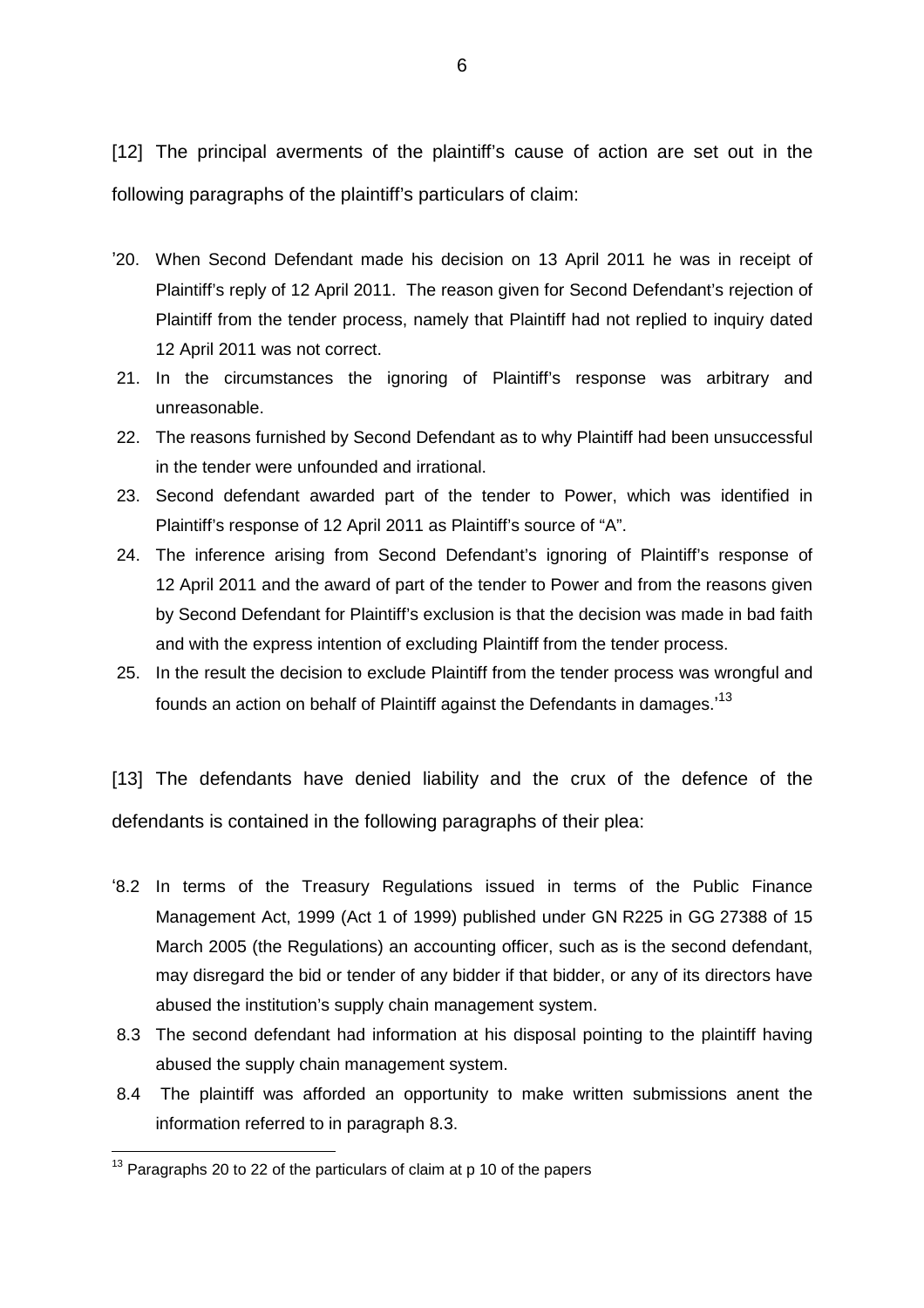- 8.5 The plaintiff did not advance facts and reasons showing that it had not abused the supply chain management system.
- 8.6 In view thereof, the plaintiff's bid was disregarded in terms of regulation 16A9.2(a)(i) of the Regulations.
- 8.7 The defendants particularly deny having been in possession or receipt of annexure F either before or after a decision was taken on 13 April 2011 in respect of the award of the tender. The defendants also deny the correctness and authenticity of the fax transmission report marked "F".
- 8.8 In the circumstances, the defendants deny that
	- 8.8.1 the decision of the second defendant was arbitrary, unreasonable, unfounded and irrational; and
	- 8.8.2 the second defendant acted in bad faith either as alleged or at all, and put the plaintiff to the proof thereof.'

[14] Pursuant to an order issued at a previous hearing the merits and quantum of the plaintiff's claim have been separated and the only issue for determination at present is the merits.

[15] Mr Paterson SC, with Ms Watts, appeared for the plaintiff and in presenting the plaintiff's case stated in his opening address that the essence of the plaintiff's cause of action was encapsulated in paragraph 24 of the particulars of claim.

[16] A list of admissions was handed in by Mr Paterson and by agreement between the parties admitted into evidence. The admissions are:

'1. The Defendants admit the content of the Rule 36(9)(b) Notice, dated 27 July 2012 and the supplementary notice, dated 31 August 2012, of Garry Jevons is true and correct and that the expert notices may be admitted into evidence at the trial without calling the witness.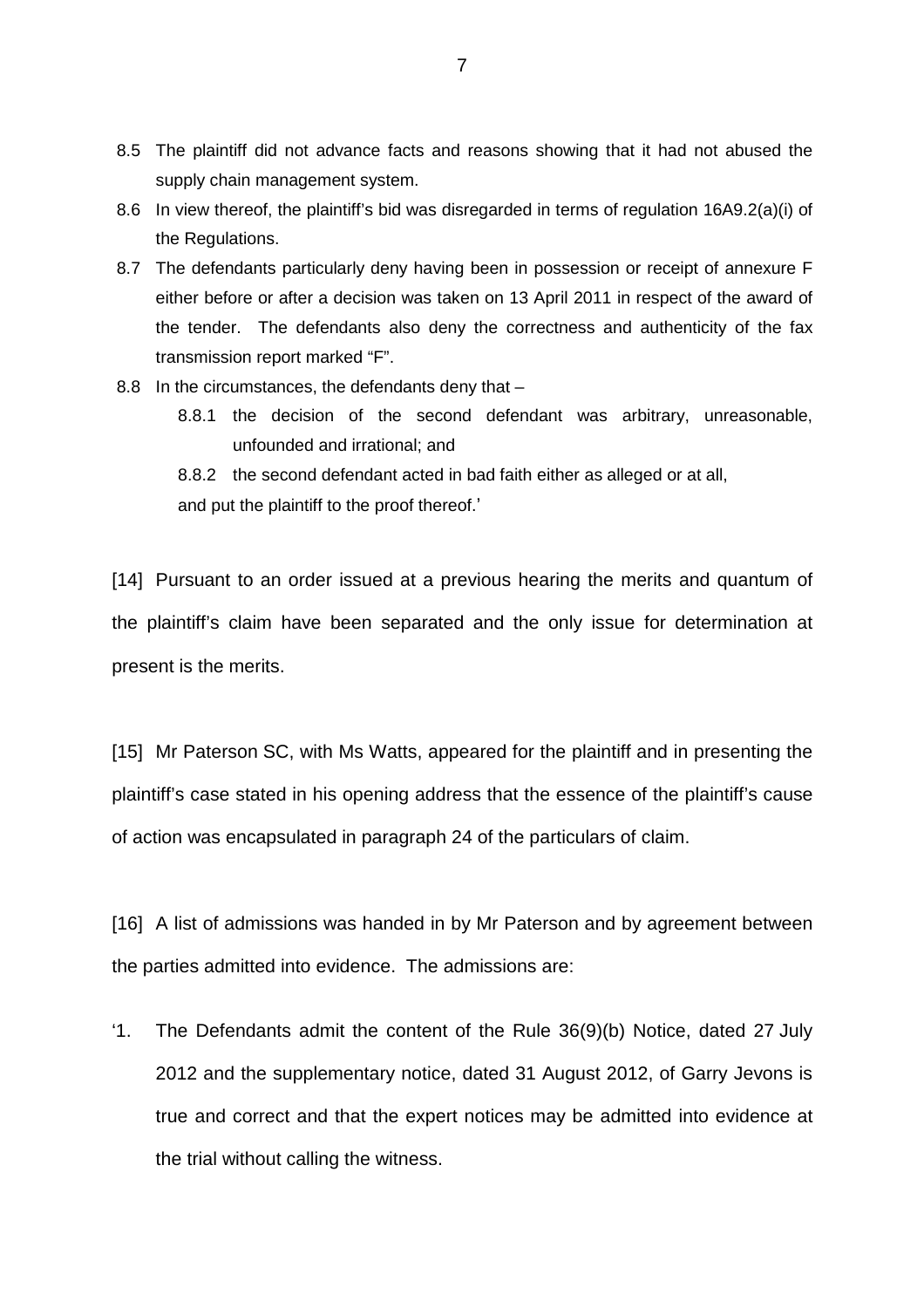- 2. The Defendants admit that the content of the Rule 36(9)(b) Notice of Mathys Jacobus Blignaut, dated 27 July 2012, is true and correct and that the expert notice may be admitted into evidence at the trial without calling the witness.
- 3. The Defendants admit that on 4 April 2011 Ms Rose Lorimer, an employee of Shepstone & Wylie Attorneys, sent the facsimile attached to the Particulars of Claim as "D" to facsimile number 040 608 4249, being the facsimile number of the Second Defendant, and that such facsimile was received by the Second Defendant.
- 4. The Defendants admit that on 12 April 2011 at 13H19 Ms Rose Lorimer, an employee of Shepstone & Wylie Attorneys, sent the facsimile attached to the Particulars of Claim as "F1" to facsimile number 040 608 4249, being the facsimile number of the Second Defendant.
	- 4.1 That the facsimile was received by the facsimile machine of the Second Defendant.
- 5. The Defendants admit that on 12 April 2011 at 13h44 Ms Rose Lorimer, an employee of Shepstone & Wylie Attorneys, sent the facsimile attached to the Particulars of Claim as "F2" to facsimile number 040 608 4249, being the facsimile number of the Second Defendant.
	- 5.1 That the facsimile was received by the facsimile machine of the Second Defendant.
- 6. The Defendants admit that on 12 April 2011 at 13H36 Ms Rose Lorimer, an employee of Shepstone & Wylie Attorneys, sent an email which attached "F1" to the email address gcobisa.katikati@edu.ecprov.gov.za.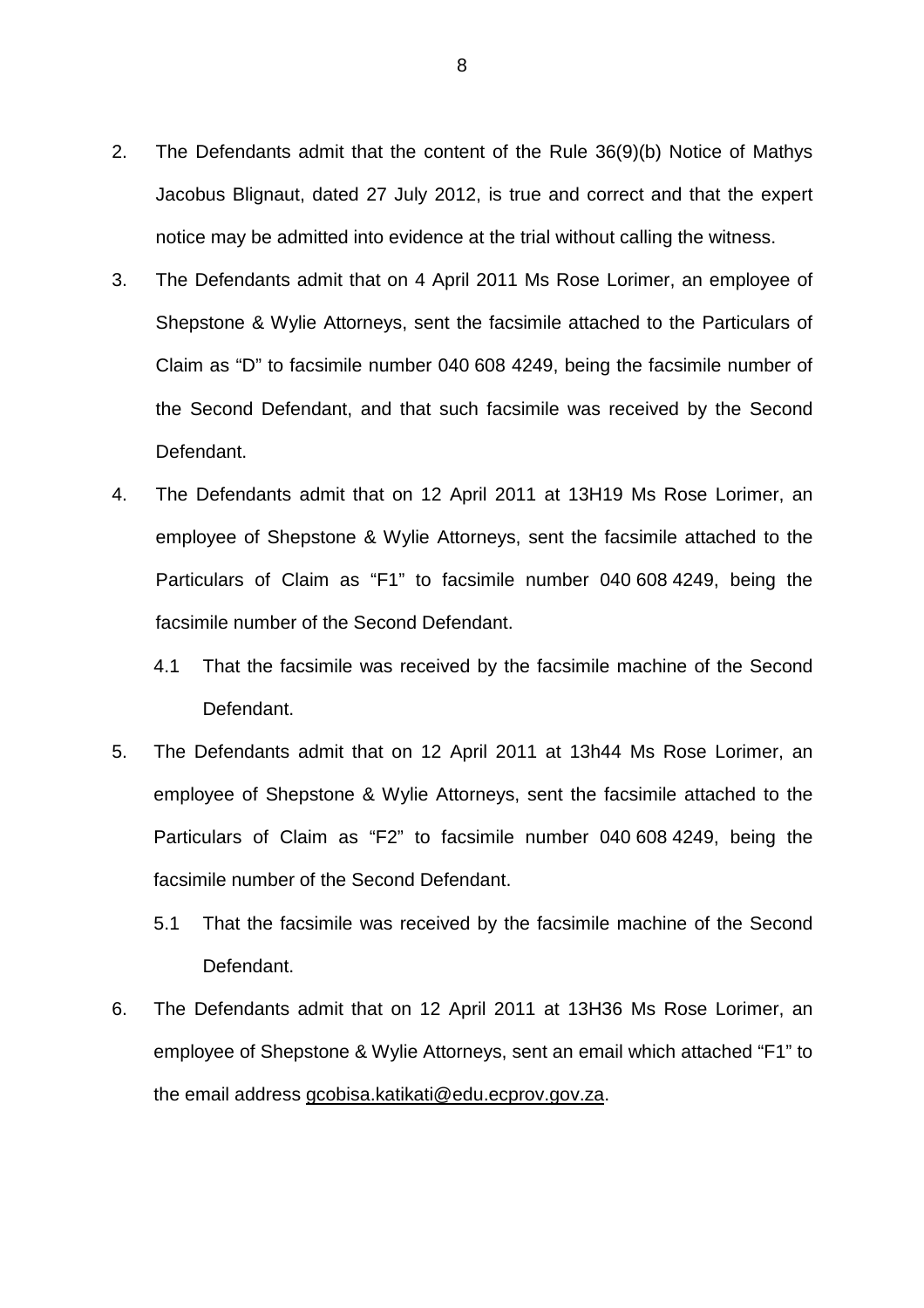- 7. The Defendants admit that on 12 April 2011 at 13H34 Ms Rose Lorimer, an employee of Shepstone & Wylie Attorneys, sent an email which attached "F1" to the email address Nonto1@webmail.co.za.
- 8. The Plaintiff admits the content of the report of Mornay van Staden, dated 13 August 2012 is true and correct, and that the expert notice may be admitted into evidence at the trial without calling the witness.'

[17] After elucidating on the aforesaid admissions Mr Paterson closed the case for the Plaintiff.

[18] A further admission was admitted into evidence, by agreement, after the defendants had closed their case, namely: '9. The Defendants admit that Exhibit "A" is an authentic record of the email received by Rose Lorimer, as appears in Exhibit "A".'

[19] Mr Mbenenge SC, with Ms Da Silva, appeared for the defendants and adduced the evidence of Ms Gcobisa Katikati and Mr P Zokwe.

[20] The substance of the testimony of Ms Gcobisa Katikati was that during April 2011 she was the assistant professional assistant to the second defendant. One of her duties was to acknowledge receipt of e-mails that were sent to her e-mail address – gcobisa.katikati@edu.ecprov.gov.za, print these out and hand them to Mr P Zokwe, who was responsible for incoming and outgoing correspondence in the office of the second defendant. He then captured the e-mails on the system before passing them on to the other officials in the office.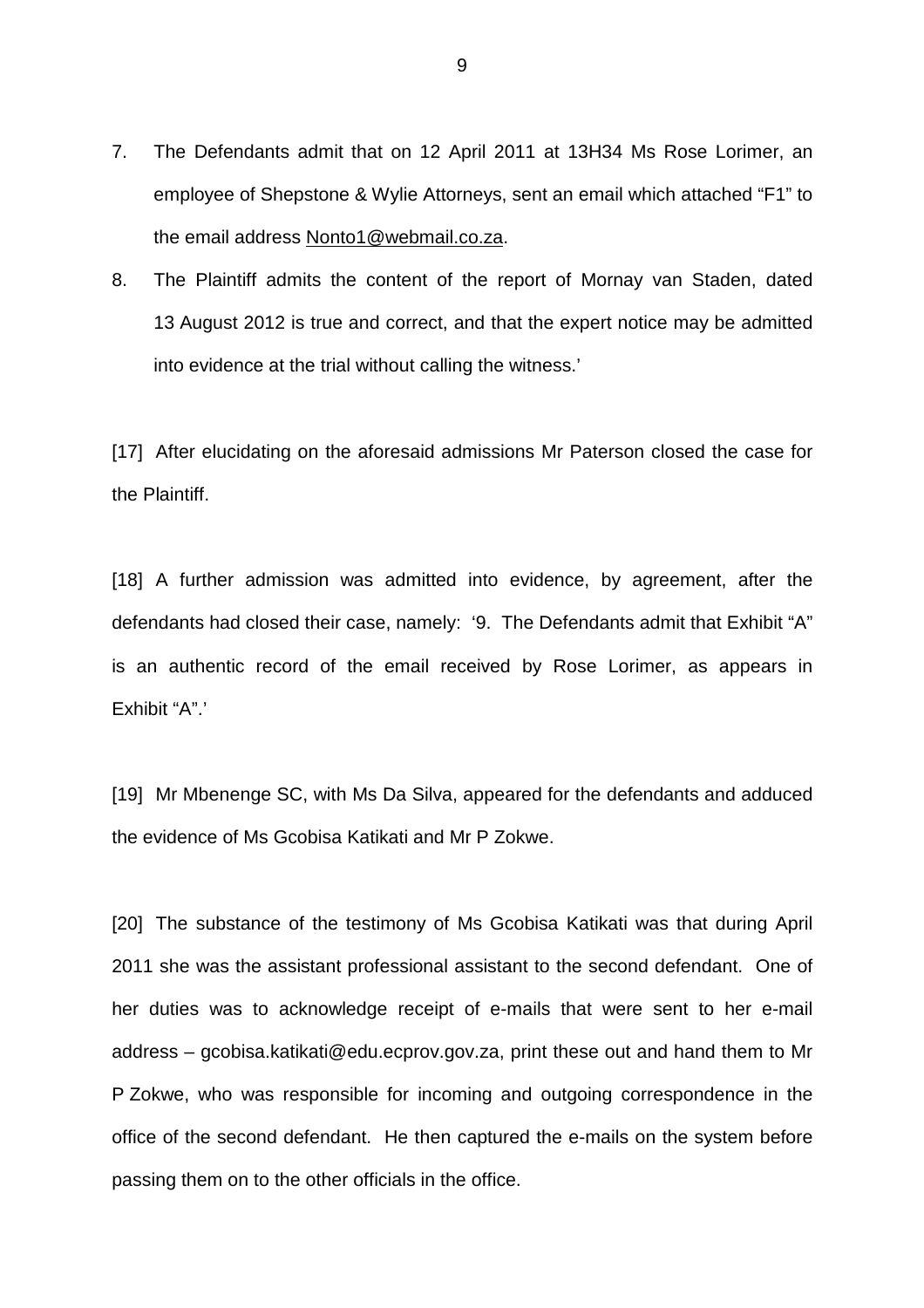[21] According to Ms Katikati, the second defendant did not share her e-mail address and had his own e-mail address, which to her recollection was modima.mannya@gmail.com. The second defendant did not have a fax (facsimile) machine in his own office and fax number 040-608 4249 was that of the machine located in the main reception area of the office of the second defendant. Neither she nor the receptionist named Mamubolekwa dealt with faxes they received as these were the responsibility of Mr Zokwe.

[22] Ms Katikati stated she did not receive the e-mail letter dated 12 April 2011 from Shepstone & Wylie Attorneys. Had she received it she would have replied by acknowledging receipt, printing it out and giving it to Mr Zokwe to capture on the system. Mr Zokwe would then pass it on to the senior professional assistant (PA) to hand to the second defendant as the PA had access to him.

[23] Cross-examined by Mr Paterson, Ms Katikati said she did not receive the letter dated 4 April 2011 (Annexure "D") on which her e-mail address and the e-mail address Nonto1@webmail.co.za appeared. She did not receive it on 4 April 2011 or at any time thereafter.

[24] Asked if she read each document she received Ms Katikati said that due to the volume of correspondence received by the office of the head of department (HOD) she did not have the time to go through document but knew from whom an e-mail came including the date, subject and address. She acknowledged receipt by pressing reply, printing out the e-mail and giving it to Mr Zokwe. He placed a date stamp on it and captured the e-mail on the system before handing it over to the PA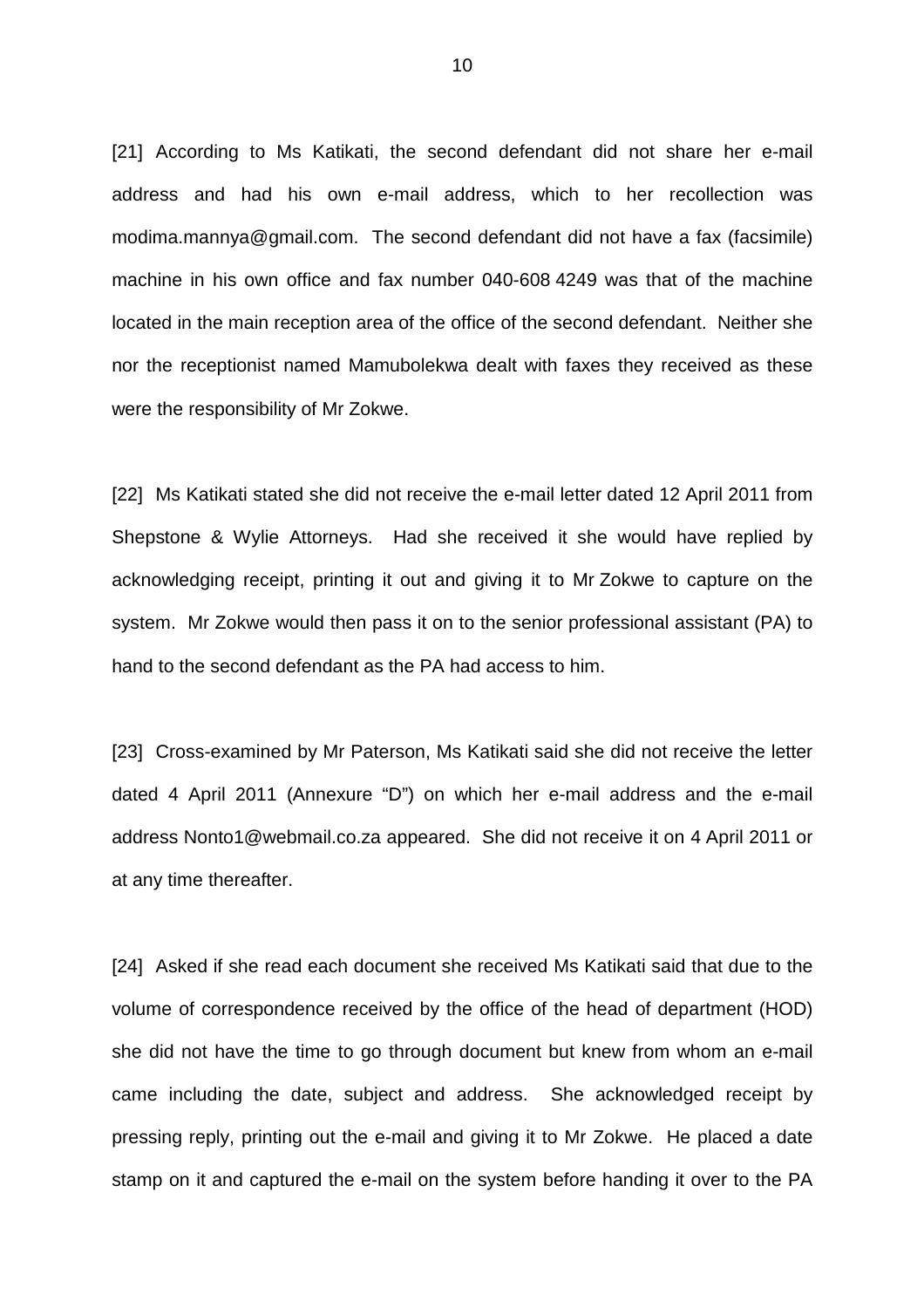and kept a record of all e-mails, faxes and correspondence received by the office of the HOD and scanned the documentation.

[25] On being shown a copy of an e-mail dated 4 April 2011<sup>14</sup> that read, 'Confirmed receipt of your e-mail and have forwarded to the relevant official', which Ms Rose Lorimer of Shepstone & Wylie Attorneys had received, Ms Katikati replied she could not confirm typing the acknowledgement as she did not recall receiving the e-mail sent by Shepstone & Wylie Attorneys. A search had been conducted on her computer for their e-mail but it could not be found.

[26] Ms Katikati denied receiving either Annexure "F1" or Annexure "F2" that were e-mailed to her e-mail address on 12 April 2011 and also transmitted by facsimile by Shepstone & Wylie Attorneys. She said she clearly remembered not receiving these as it was not the first time the question of receipt of these had arisen. In July or August 2011 the staff members in the office were asked to look for the e-mails and confirmed they were not received.

[27] She could not recall being asked on 12 April 2011 to look out specifically for a letter or e-mail from Shepstone & Wylie Attorneys. She was not sure if she was at work on 12 April 2011 but if she was she would constantly have updated the e-mails on her computer. She had a laptop which was open the whole time and e-mails would automatically appear on it in minimised form until she opened the e-mail.

<sup>&</sup>lt;sup>14</sup> Exhibit 'A' supra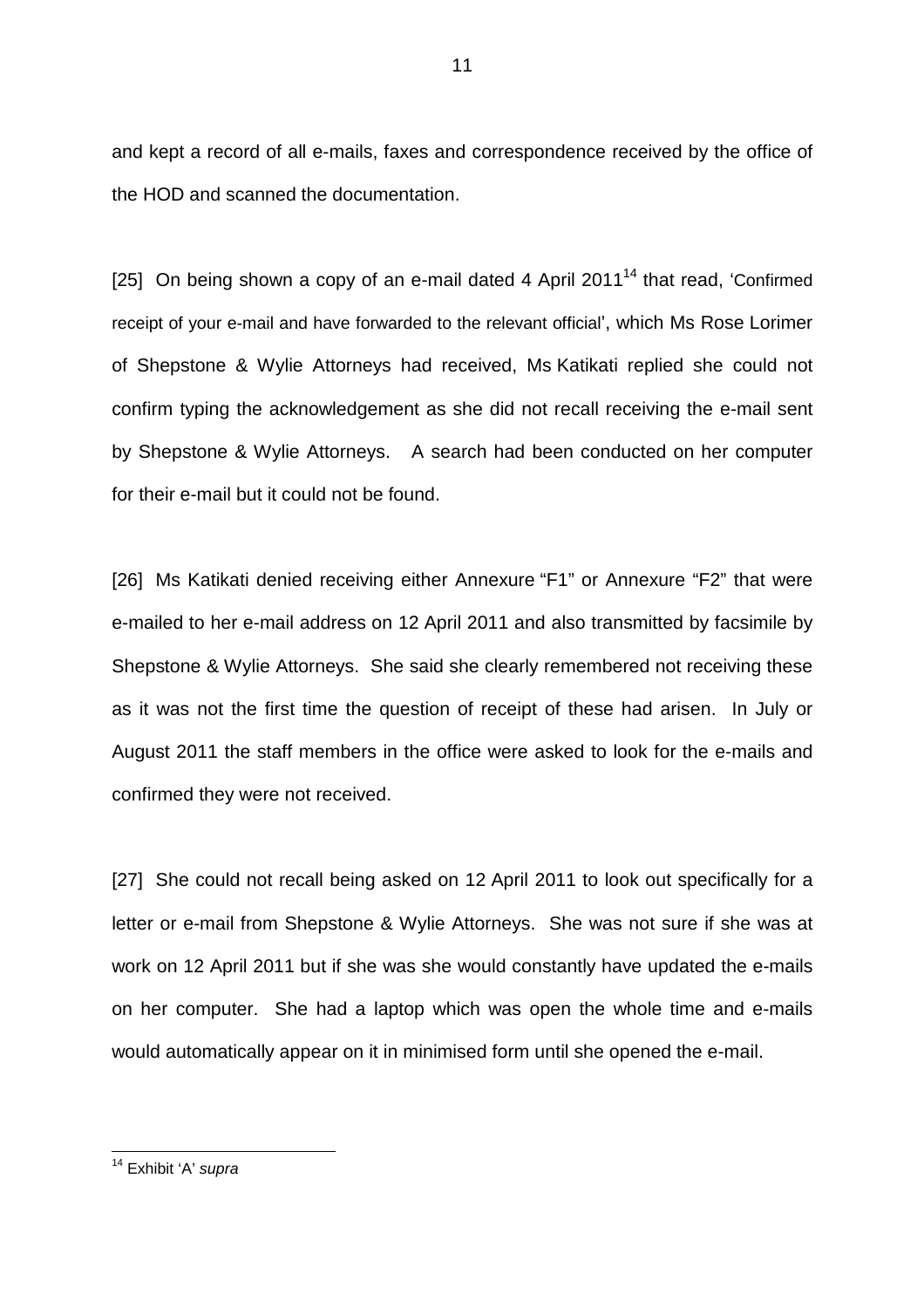[28] Questioned on whether she knew what a server was, Ms Katikati replied she did not understand how it functioned and that it stored e-mails she received on her computer. Asked to explain why the particular e-mail from Shepstone & Wylie Attorneys, which the defendants admitted was received by the server, had not reached her computer she replied she could not and that it was for an IT expert to explain how this occurred. She refuted her denials were based on subsequent investigations she conducted and her not finding the e-mails and said it was based on the fact that she did not receive the e-mails.

[29] Mr Pilasande Zokwe testified that during April 2011 he was employed as a state accountant in the Education Department. His duties entailed receiving faxes, date stamping and scanning these and capturing the faxes on the system. He would then take the faxes to the PA of the HOD for distribution to the intended recipients.

[30] Mr Zokwe stated he did not receive Annexure "F", the letter dated 12 April 2011 that Shepstone & Wylie Attorneys addressed to 'Office of the Head: Education Eastern Cape'. He kept a register of all incoming and outgoing correspondence, including e-mails, and if he had received the letter he would have scanned it and passed it on to the PA.

[31] He was shown a document by Mr Mbenenge and confirmed it was a photocopy of the register of  $12<sup>th</sup>$  and  $13<sup>th</sup>$  April 2011 of incoming and outgoing documents. He reiterated he did not receive Annexure "A" and said he had not handed it to the second defendant.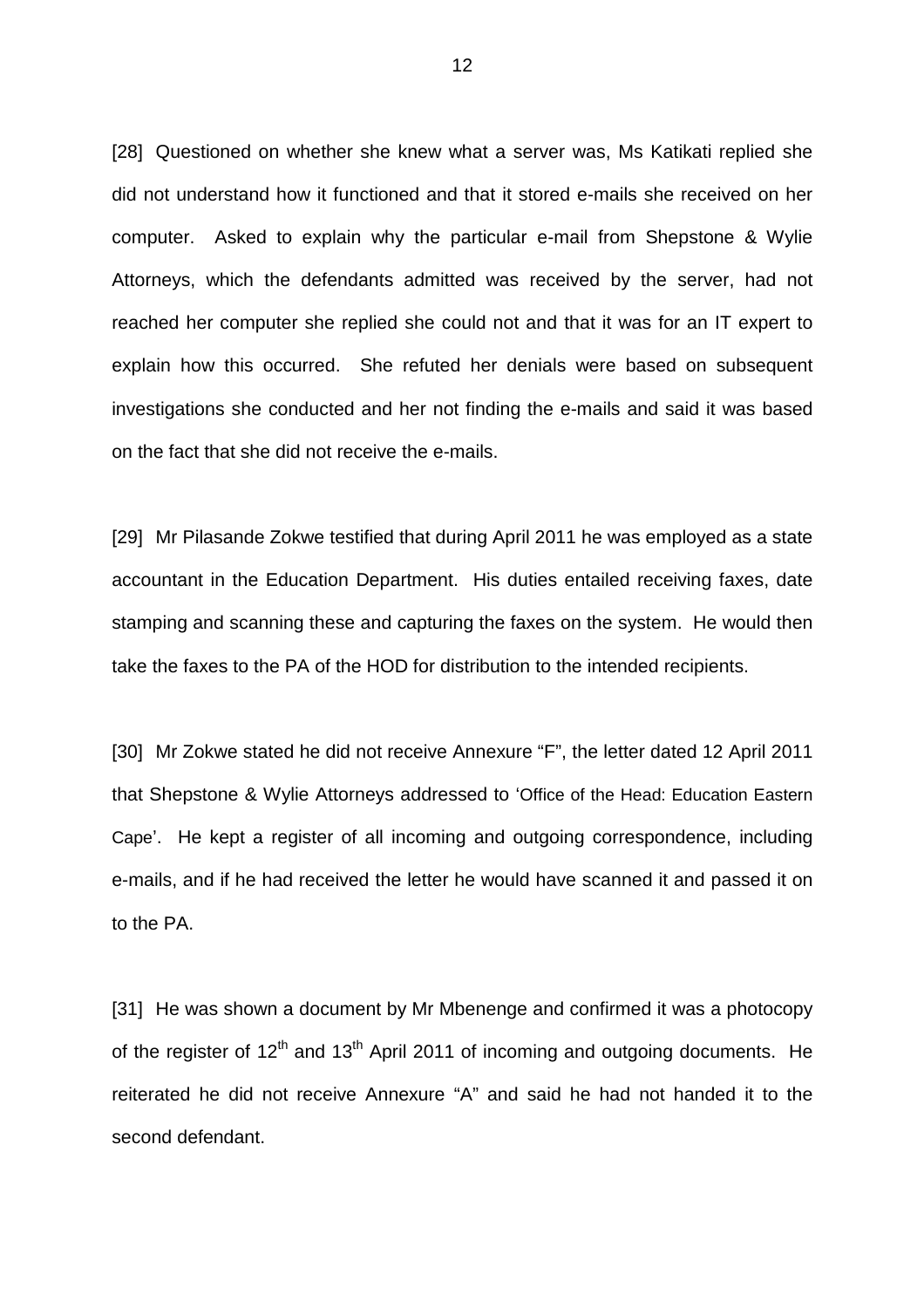[32] During cross-examination by Mr Paterson, Mr Zokwe said he could not recall seeing Annexure "C", the letter dated 1 April 2013 the second defendant addressed to the plaintiff. He could also not recall seeing Annexure "D" and denied receiving it as an e-mail or a fax. Questioned about Annexure "E" (the second defendant's reply to Annexure "D") he denied seeing it before. When asked how the second defendant could have replied to Annexure "D" (the letter sent by Shepstone & Wylie Attorneys) if the second defendant had not received their letter, Mr Zokwe replied that if he had received Annexure "D" it would have been on his system. He conceded, however, that on occasions the second defendant had dealt with correspondence through his PA and not through him.

[33] Mr Zokwe said he read incoming documents as he needed to know the subject being dealt with so that he could enter this in the register. He, and not the secretary, collected the incoming faxes and scanned them. It was not possible for a PA to take a fax directly to the second defendant as 'most of the times' each fax that came in had to go through him to the second defendant. It was put to Mr Zokwe that his use of the phrase 'most of the times' indicated there were exceptions but he replied this was not possible.

[34] Mr Paterson referred to the fact that the defendants admitted Annexure "F" was received by facsimile machine with number 040-6084249, and put to Mr Zokwe that as Annexure "F" had not been entered in his register it must have been delivered to the second defendant without passing through him. Mr Zokwe's reply to this was that he had no knowledge thereof and he received every fax that came in and took the fax to the relevant official.

13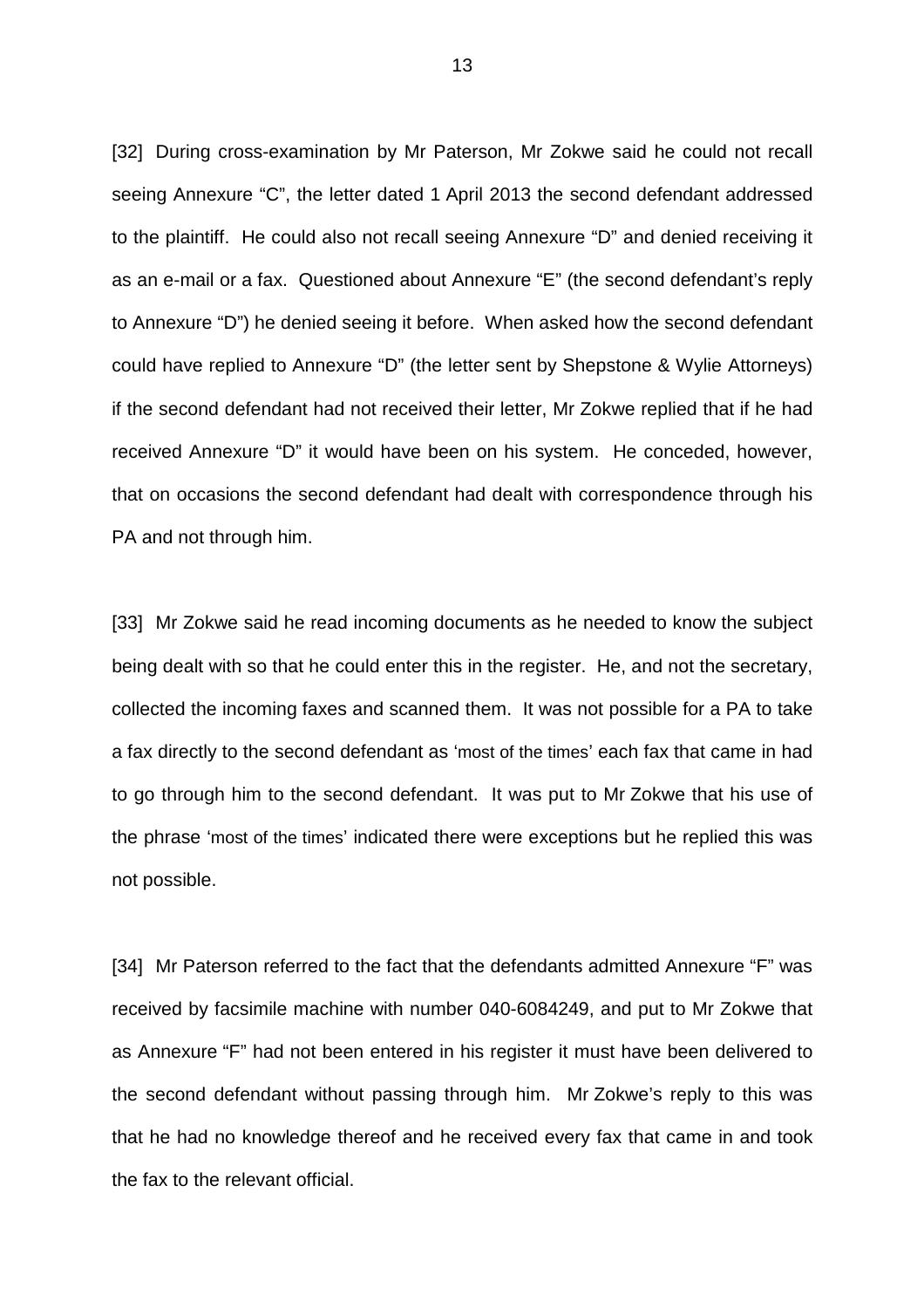[35] He did not remember anyone alerting him on 12 April 2011 to look-out at 13h00 for a faxed reply to Annexure "E". The second defendant had not at any time asked him if a fax had come in from Shepstone & Wylie Attorneys.

[36] In reply to a question from the Court, Mr Zokwe said there were occasions when someone asked for a particular fax or e-mail and he informed the person he had no record thereof. Usually it was the PA who would ask for the documents. This concluded the case for the defendants.

[37] At issue in this matter is whether or not the second defendant was in receipt of Annexure "F" (plaintiff's reply dated 12 April 2011) prior to his taking the decision on 13 April 2011 to reject the plaintiff's bid in tender contract no. SCMU6-10-11-0005.

[38] Mr Paterson submitted that a process of inferential reasoning<sup>15</sup> was to be used in analysing the evidence and this would lead to the conclusion that the answer to the aforementioned question was in the affirmative. I did not understand Mr Mbenenge to differ with this approach save that Mr Mbenenge submitted that the inference contended for by Mr Paterson was not justified on the evidence.

[39] The nub of Mr Paterson's submissions was that the plaintiff had shown that the facsimiles were received in the office of the second defendant and could go no further than this as it did not have insight into the internal mechanisms of the office of

 $\overline{\phantom{a}}$ 

<sup>&</sup>lt;sup>15</sup> See S A Post Office v De Lacy and Another 2009 (5) SA 255 (SCA) at para [35]; See further Macleod v Rens 1997 (3) SA 1039 (E), AA Onderlinge Assuransie-Assosiasie Bpk v De Beer 1982 (2) SA 603 (A), Administrator Transvaal and First Investments v Johannesburg City Council 1971 (1) SA 56 (AD) at 80A-F, Cooper and Another NNO v Merchant Trade Finance Ltd 2000 (3) SA 1009 (SCA) and Ocean Accident and Guarantee Corporation Ltd v Koch 1963 (4) SA 147 (A)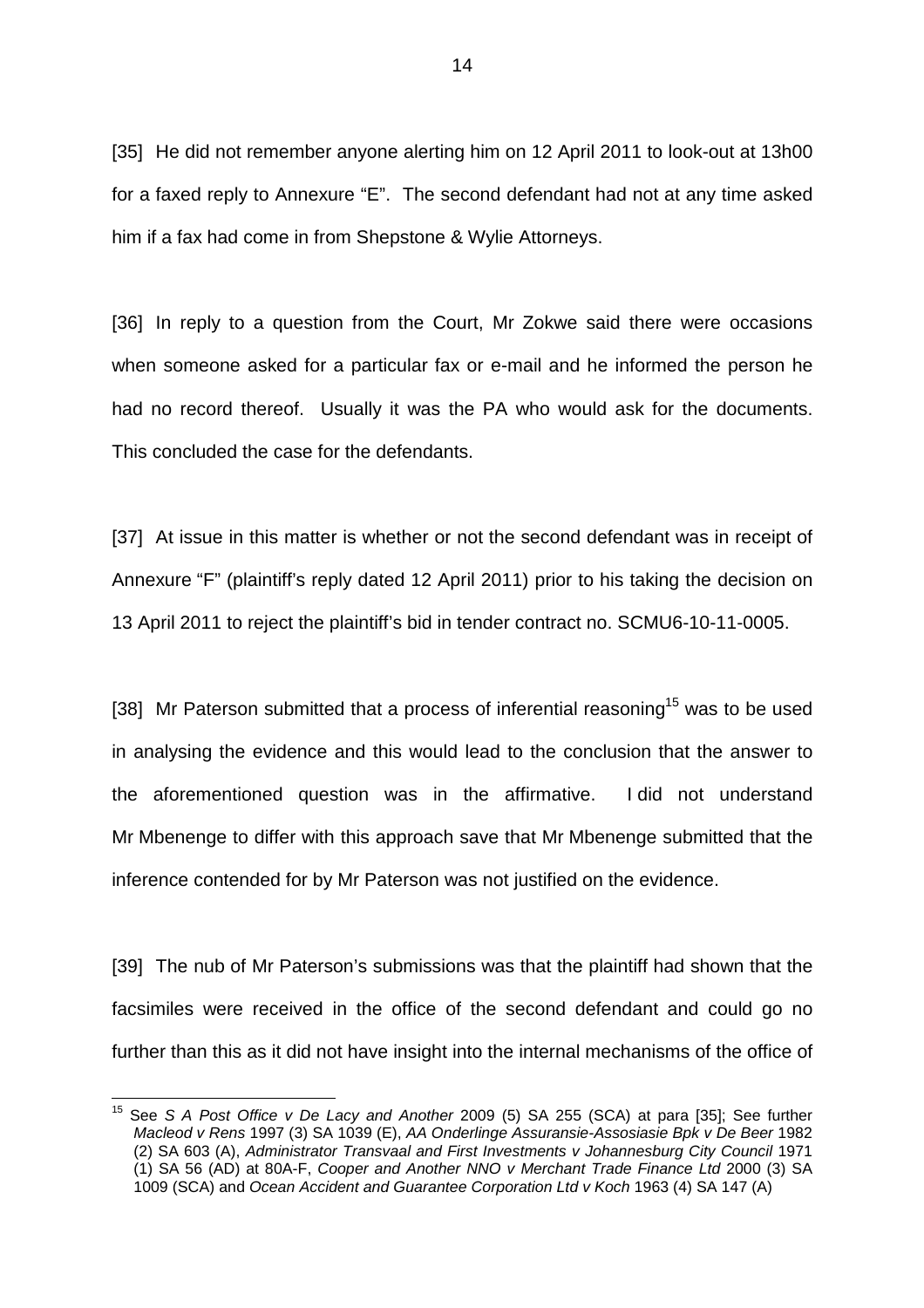the second defendant. Reliance could however be placed upon the reliability of the previous means of communication utilised by the parties, namely e-mails and facsimile transmissions, to show there had not been any difficulties or a breakdown in communication. The previous exchange of correspondence between the parties confirmed this to be so. The second defendant had designated the plaintiff should reply via facsimile and the plaintiff had done this. Mr Paterson submitted that given the reliability of the previous line of communication and the irrationality of the denials, the inference to be drawn, that was consistent with all the proved facts, is that it is more probable than not that the facsimiles were received by the second defendant.

[40] Mr Mbenenge's submissions succinctly were that the case the defendants had been called upon to meet was that the decision taken by the second defendant on 13 April 2011 was arbitrary and unreasonable. The plaintiff averred in the particulars of claim that the second defendant was in receipt of the plaintiff's letter of reply dated 12 April 2011 when he made his decision on 13 April 2011. It was Mr Mbenenge's contention that the onus was on the plaintiff to prove that the second defendant himself, and not merely the facsimile machine, had in fact received and was in possession of the plaintiff's reply when he took the decision in question. He submitted the plaintiff had failed to discharge this onus, and the inferences the plaintiff urged upon the Court to draw could not, on application of the two cardinal principles enunciated in R v Blom,<sup>16</sup> be drawn and the plaintiff's action had to fail.

[41] I turn to consider the evidence with the admissions made by the defendants and the submissions of counsel.

<sup>16</sup> 1939 AD 188 at 202 to 203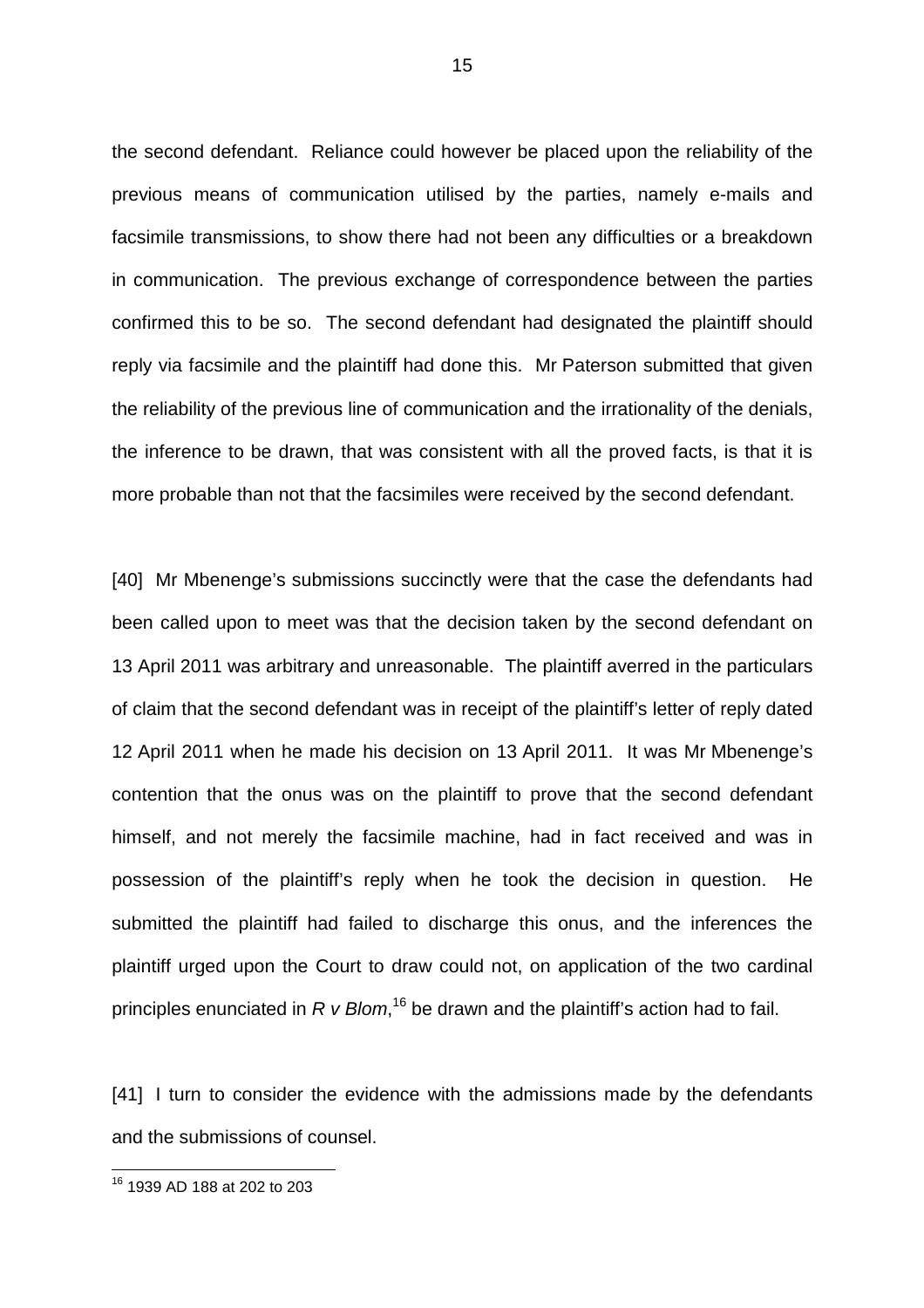[42] During her testimony Ms Katikati denied receiving Annexure "D" on 4 April 2011 or any other date, either by e-mail or facsimile. Annexure "D" is the reply Shepstone & Wylie Attorneys sent to the letter (Annexure "C") second defendant had addressed to the plaintiff. The admission of the defendants that Annexure "D" was received by facsimile machine with facsimile number 040-608 4249 and that the facsimile was received by the second defendant contradicts the denial of Ms Katikati. Her denial is, in addition, contradicted by her own actions since she sent an e-mail to Ms Lorimer acknowledging she received her e-mail and was forwarding it to the relevant official. In the circumstances, her denial is rendered valueless.

[43] Ms Katikati also denied receiving Annexure "F1" or Annexure "F2" as e-mails. Although the defendants admit Ms Lorimer of Shepstone & Wylie Attorneys transmitted Annexure "F1" on 12 April 2011 at 13h19 to facsimile machine with the number 040-608 4249 and that she sent Annexure "F1" at 13h36 to Ms Katikati's e-mail address they do not admit receipt of either and deny the second defendant received Annexure "F1". The fact that Ms Lorimer sent Annexure "F1" to the e-mail address: Nonto1@webmail.co.za is also admitted.

[44] Mr Mbenenge has recognised there are contradictions in the testimony of Ms Katikati and particularly her disavowal of authorship of the acknowledgement (Exhibit 'A') sent to Ms Lorimer on 4 April 2011. Mr Mbenenge submitted, however, that this did not mean that all of her evidence was to be rejected.

[45] The difficulty I have with the testimony of Ms Katikati is that she was not willing to admit to any fact or concede any proposition that might reflect adversely on her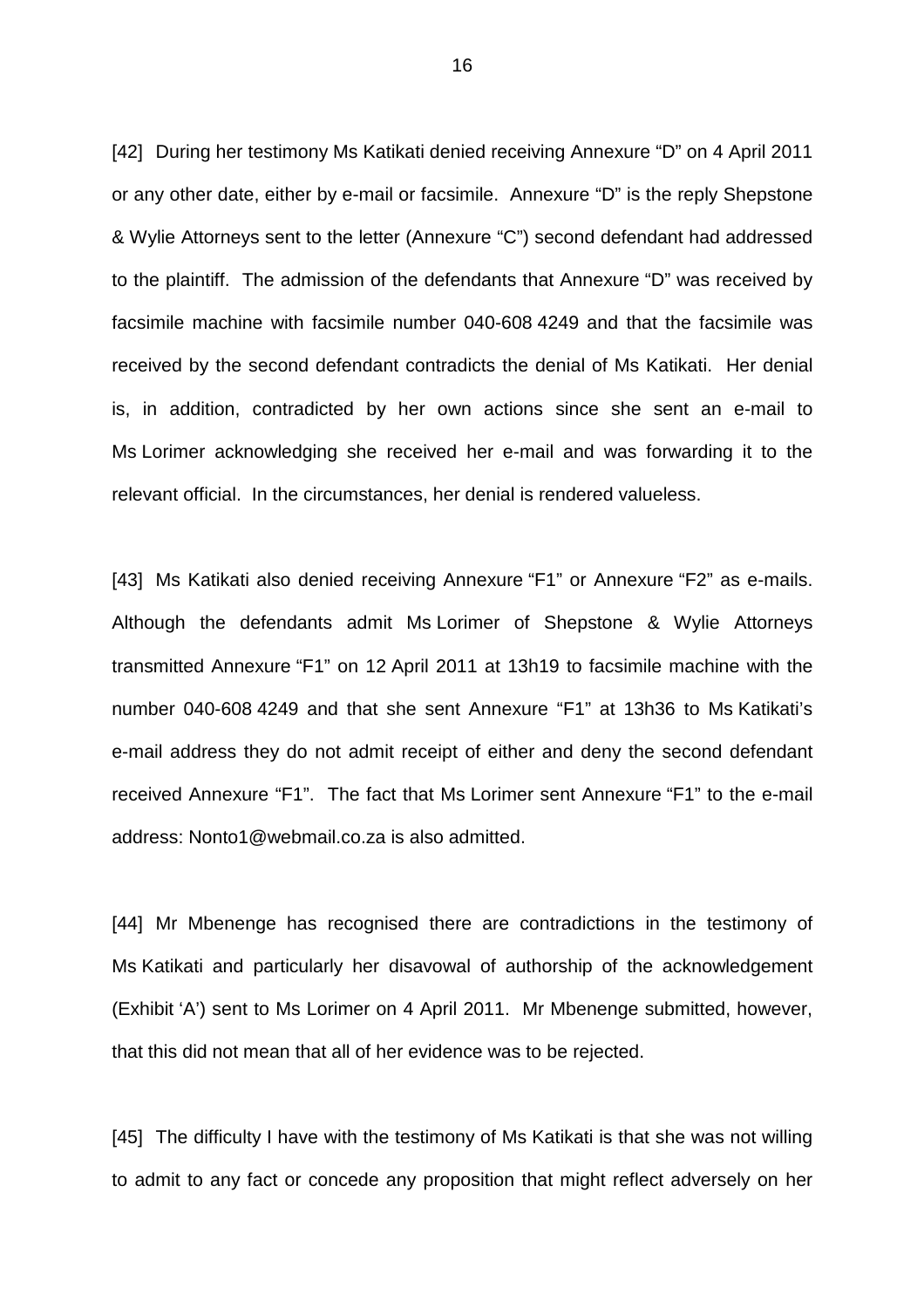diligence in carrying out her tasks. She denied whatever concession counsel sought to obtain even if it obviously was in contradiction of the admissions made by the defendants. She claimed her denial was based on her actual recollection of not receiving the e-mail and not as a result of an investigation she and staff members conducted a few months later that failed to locate the e-mails.

[46] If Ms Katikati indeed had an independent memory of the receipt or the sending-off of e-mails I would have expected her to have remembered sending Exhibit 'A' which clearly originated from her computer. Even in the face of the admission by the defendants that Ms Lorimer received, Exhibit 'A', Ms Katikati persisted in denying receipt of the e-mail from Ms Lorimer to which Exhibit "A" was Ms Katikati's reply. Her explanation that she did not recall receiving Ms Lorimer's e-mail and therefore could not admit sending the e-mail acknowledging receipt is evasive and indicates a refusal to accept the established fact that she had indeed sent this e-mail to Ms Lorimer.

[47] I am not persuaded that the lack of candour by Ms Katikati on issues peripheral to the main question of whether or not the second defendant received Annexure "F1" does not reflect adversely on her credibility as a witness as a whole. There was no reason for her to be evasive regarding such issues. In my view, her denial of receipt of the e-mails to which Annexure "F1" was attached cannot be afforded any weight.

[48] The testimony of Mr Zokwe was similarly unsatisfactory. He, like Ms Katikati, would not concede anything which he considered brought into question his diligence in carrying out the tasks for which he was responsible.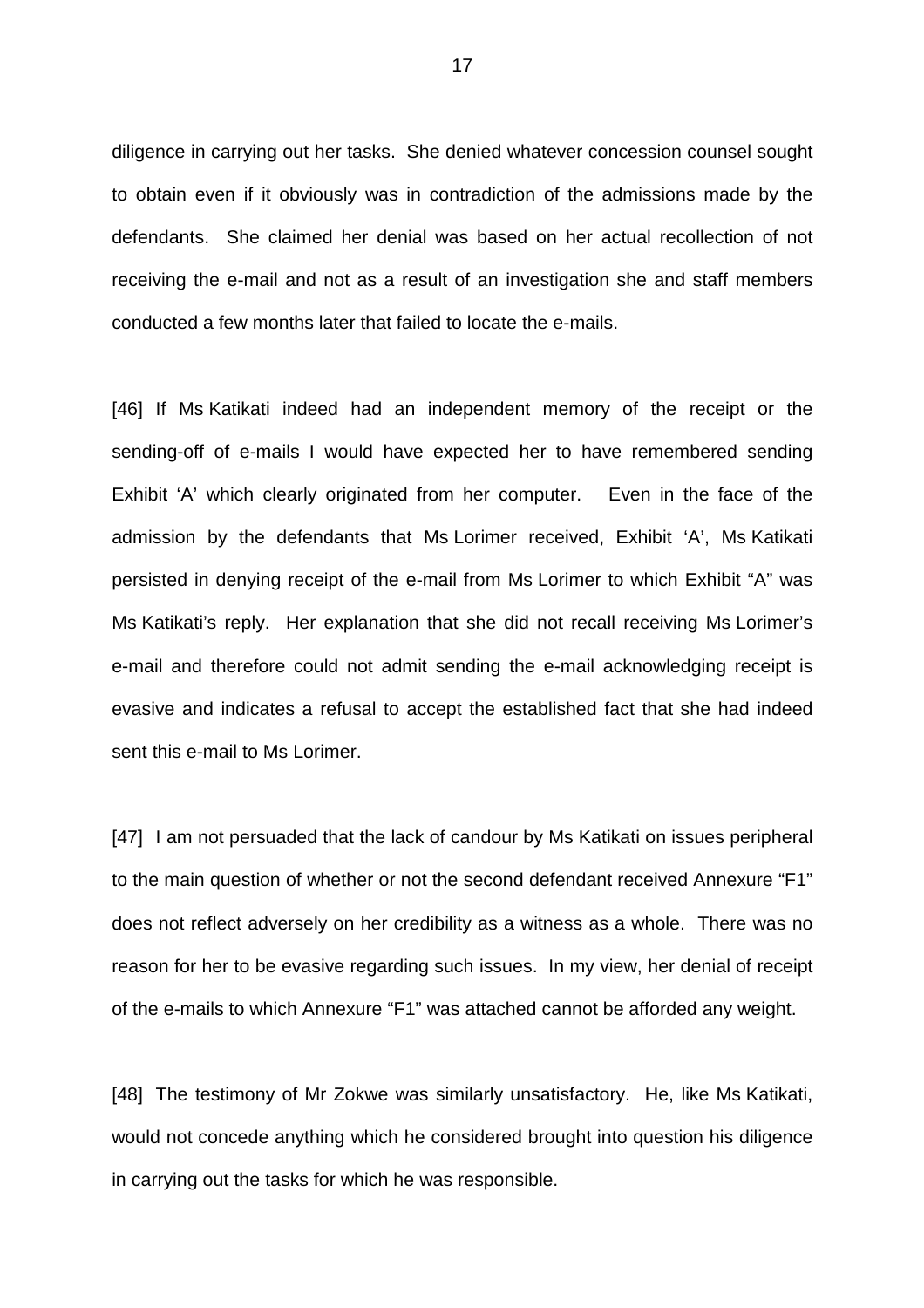[49] Mr Zokwe was adamant that all e-mails, facsimiles and correspondence, received by, or sent from, the office of the second defendant were recorded in his register before being passed on to the relevant official. Yet, it became apparent during cross-examination that this was not the case. Even though the defendants admitted that Annexure "D" was received by facsimile machine with the number 040-608 4249 he denied receiving it and had no recollection or record of it or Annexure "C". When confronted with the fact that the second defendant had replied to Annexure "D", despite there not being any record of it in his register, he was constrained to concede that someone else must have collected the facsimile and taken it directly to the second defendant.

[50] The explanation furnished by Mr Zokwe for the absence of any record in his register of receipt of the facsimile of Annexure "F' was by no means satisfactory. All he could proffer was that he had no knowledge of the facsimile and no one else could have delivered it to the second defendant since he alone collected the faxes received and took them to the relevant officials. This obviously contradicted his previous explanation for not having recorded receipt of Annexure "D", namely that someone may have collected it.

[51] I am of the view that the evidence of Mr Zokwe should be treated with circumspection. I am not persuaded that his testimony can be accorded the weight Mr Mbenenge contended it should. The issue is not whether he was untruthful or not. His testimony, in my view, was of such a nature that the probability that someone else could have attended to a facsimile received in the office of the second defendant without his (Mr Zokwe's) knowledge cannot be excluded.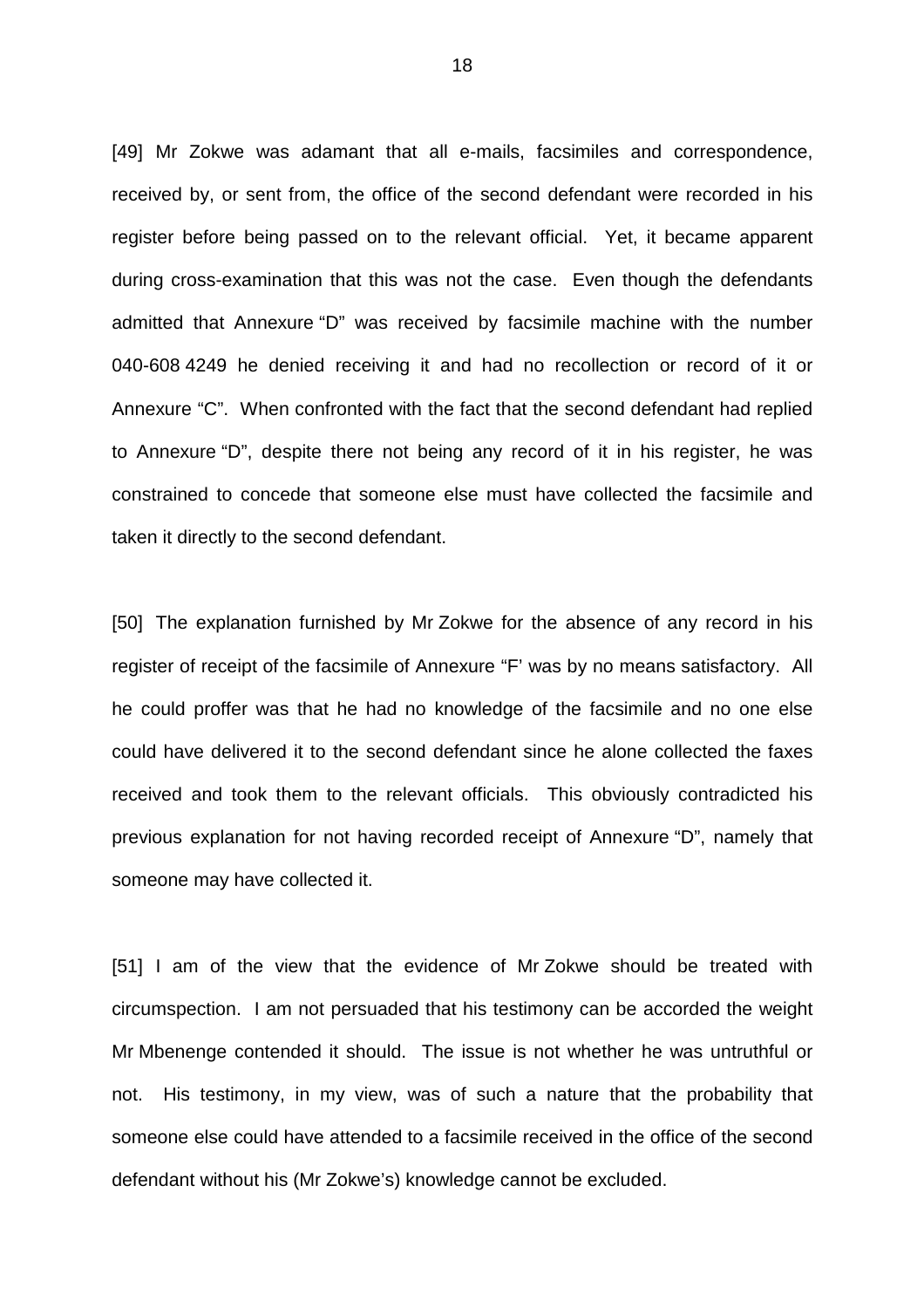[52] It is against this background that I consider what inferences may be drawn from the evidence as a whole and the admissions made by the second defendants.

[53] In his letter dated 12 April 2011 addressed to the plaintiff the second defendant stipulated that correspondence, namely the plaintiff's reply, should be addressed to 'Adv. M Mannya, Superintendent General of the Eastern Cape Department of Education, at the following address Steve Vukile Tshwete Complex, Zone 6 Zwelitsha, 5608, Private Bag X0032, Bhisho, Fax: 040 608 4249.'

[54] It is admitted that Ms Lorimer sent Annexure "F1" on 12 April 2011 at 13h19 as a facsimile to facsimile machine with the number 040-608 4249, which is the second defendant's facsimile number, and the fax number to which the second defendant had stipulated the reply should be sent. It is admitted further that the facsimile was received by the particular facsimile machine. It is similarly not in dispute that Ms Lorimer also sent Annexure "F2" on 12 April 2011 at 13h44 as a facsimile to the second defendant's facsimile machine and that it was received. What the parties are at variance about is whether or not the second defendant received the facsimiles.

[55] If the facsimile was received by the facsimile machine stipulated by the second defendant does the plaintiff nevertheless bear the onus of proving that the facsimile was also received by the second defendant personally? In my view, the plaintiff does not attract such an onus. The second defendant had stated in his letter that the reply should be addressed to him at a particular address and provided a facsimile machine number to which it should be sent. There was no stipulation that the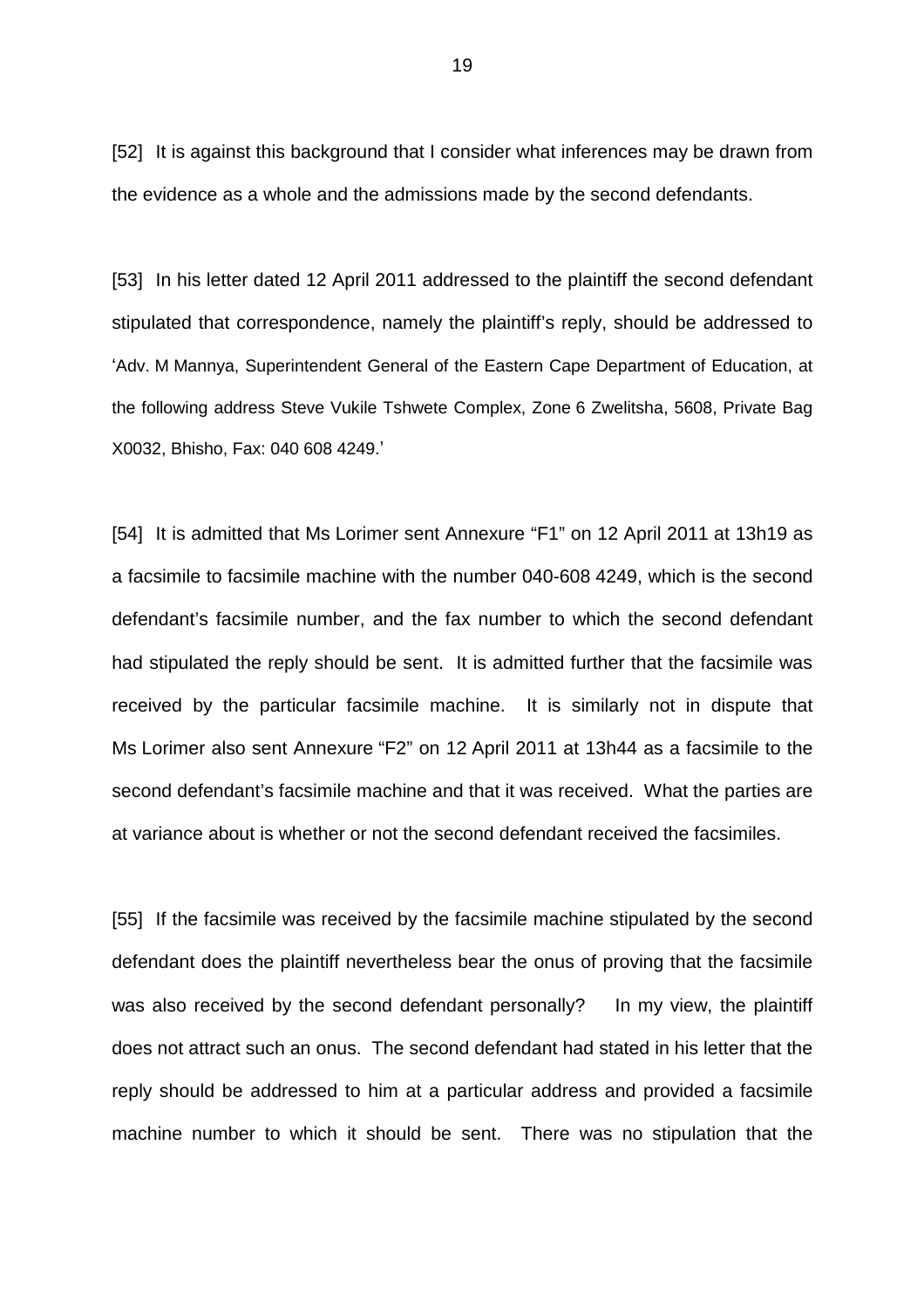plaintiff was also required to ensure that the reply was received personally by the second defendant.

[56] The manner in which facsimiles were dealt with on receipt thereof in the office of the second defendant was not within the knowledge of the plaintiff. The internal procedures staff members were required to apply are peculiarly within the second defendant's knowledge and control. I cannot see on what basis the plaintiff should be called upon to account for any failure on the part of staff members to adhere to internal office procedures. In my view, it would be unjust to place an obligation on the plaintiff to explain what happened to the facsimile after it was received by the specified facsimile machine. Moreover, as the plaintiff had complied with the second defendant's stipulated mode of communication, I do not consider the plaintiff was compelled to do anything more than ensure that his reply was received by the second defendant via the means specified by him.

[57] I am satisfied that the plaintiff has proved that both Annexure "F1" and Annexure "F2", sent by the plaintiff via facsimile transmission, were properly delivered to the specified facsimile machine. The admissions, taken with the evidence as a whole, establish prima facie that the office of the second defendant received the plaintiff's reply dated 12 April 2011.

[58] I turn to Mr Paterson's submission that as the plaintiff had made out a *prima* facie case an unfavourable inference can be drawn from the failure of the second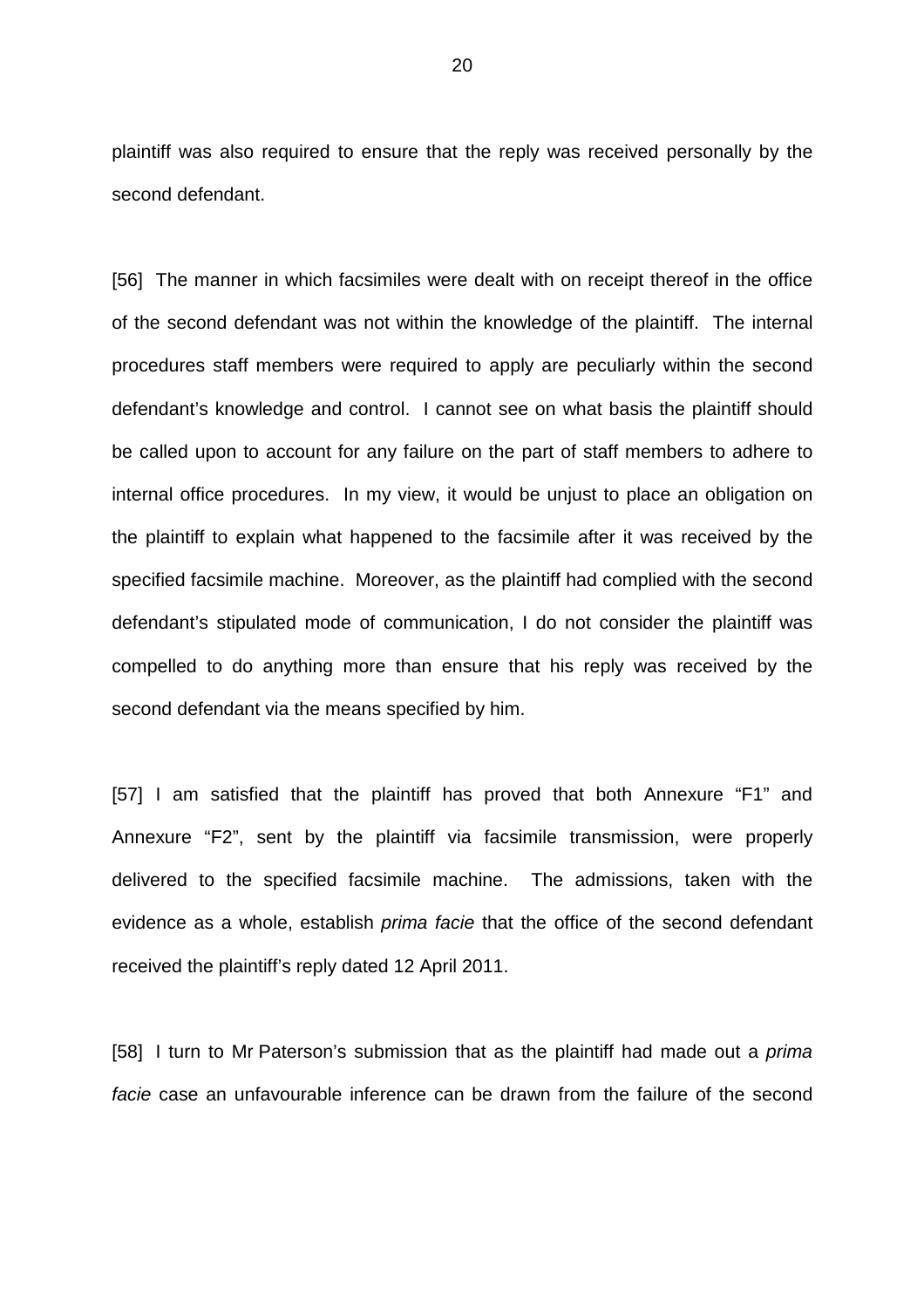defendant to testify and rebut the plaintiff's case.<sup>17</sup> As certain facts were within the second defendant's personal knowledge he attracted an evidential duty of rebuttal. It was thus necessary for the second defendant to substantiate his denial of receipt of the plaintiff's reply or furnish some other explanation. Unlike a witness who may not have been available to the defendants, the second defendant is a party to this action and available to testify. I find merit in this argument. I am in agreement that in the absence of second defendant testifying and rebutting the prima facie case made out by the plaintiff, the prima facie case is strengthened and becomes conclusive against the second defendant and, by corollary, against the first defendant too.<sup>18</sup>

[59] On an evaluation of all the evidence the most readily apparent and acceptable inference is that the plaintiff's letter dated 12 April 2011 (Annexure "F") was received not only by the office of the second defendant but by him.<sup>19</sup> When considered against the probabilities it is 'the more natural, or plausible, conclusion from amongst several conceivable ones'.<sup>20</sup>

[60] Mr Mbenenge requested an opportunity to file supplementary heads of argument as to whether the plaintiff would be entitled to damages in the absence of evidence to sustain its allegations in paragraph 19 of the particulars of claim.<sup>21</sup> This

 $17$  Galante v Dickinson 1950 (2) SA 460 (A)

<sup>&</sup>lt;sup>18</sup> S v Boesak 2000 (3) SA 381 (SCA); See also Union Government Minister of Railways v Sykes 1913 AD at pp 173 and 174

<sup>&</sup>lt;sup>19</sup> See fn 16 supra; See further Govan v Skidmore 1952 (1) SA 732 (N) at 734A-D and AA Onderlinge Assuransie Bpk v De Beer 1982 (2) SA 603 (A) at 614H-615B

<sup>&</sup>lt;sup>20</sup> See fn 15 – S A Post Office v De Lacy and Another at para 35 and Ocean Accident and Guarantee Corporation Ltd v Koch 1963 (4) SA 147 (A) at 159B-D quoted there

 $21$  At page 10 of the papers:

 <sup>&#</sup>x27;19. Due to the urgency of the matter and the requirement not to further negatively affect the constitutional rights of learners, it was not open to plaintiff to institute a further urgent interdict and review to set aside the decision of the second defendant to exclude Plaintiff from the tender process.'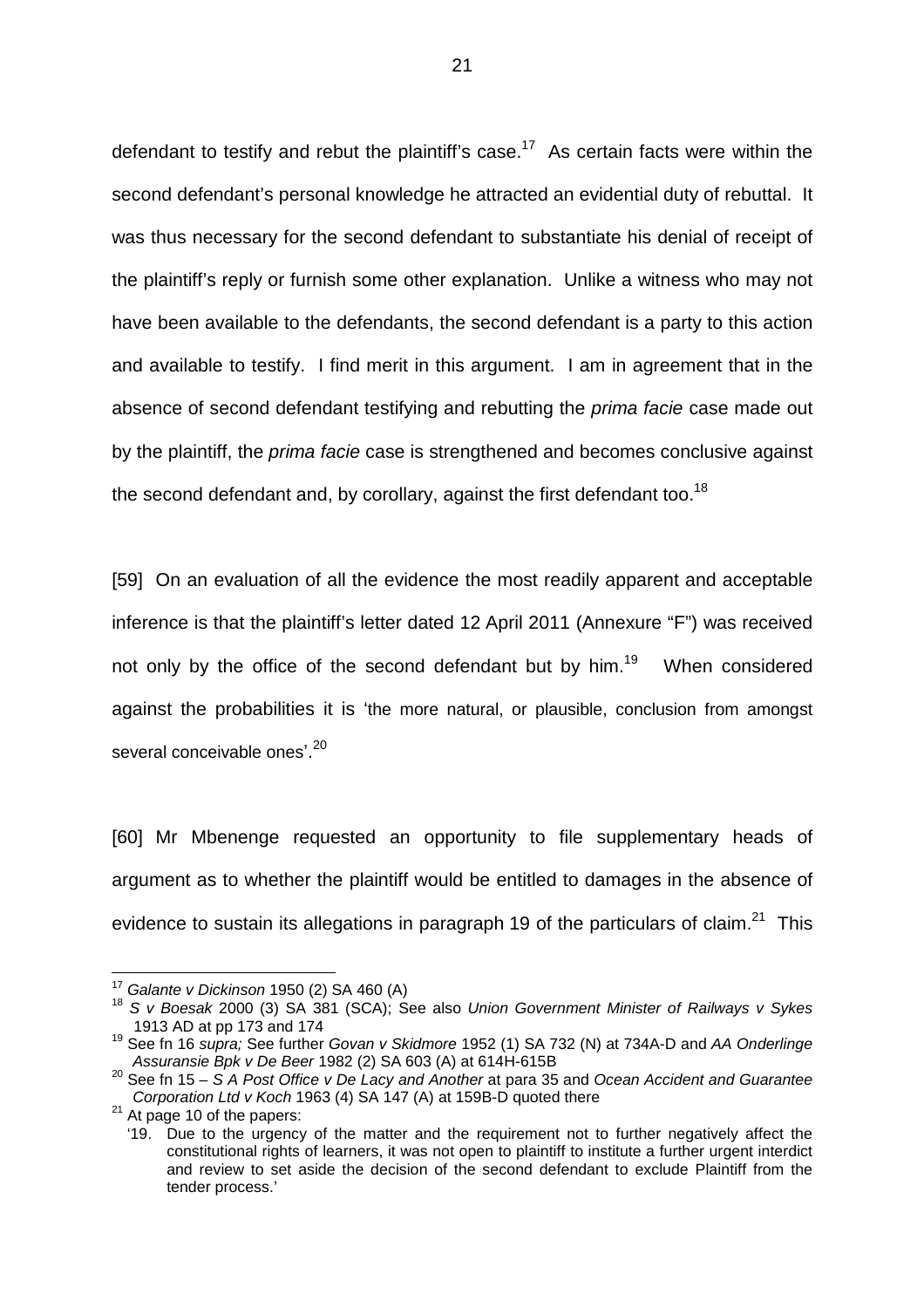was granted and Mr Paterson was afforded a similarly opportunity of filing supplementary heads of argument.

[61] It is submitted briefly in the defendants' supplementary heads of argument that the plaintiff should have lead evidence in support of the allegations in paragraph 19 to sustain a delictual cause of action. As the plaintiff had not done so, the action had to fail. In substantiation of this submission the defendants referred to what the Court said in Oudekraal Estates (Pty) Ltd v City of Cape Town and Others.<sup>22</sup>

[62] In the plaintiff's supplementary heads of argument Mr Paterson is emphatic in his criticism of the defendants' submission and disputes the relevance of the authority quoted by the defendants. The central issue Mr Paterson raised in his extensive submissions in reply to those of the defendants is that a further interdict and review of the second defendant's decision in April or May 2011 would have been an infringement of the constitutional rights of learners since this would have resulted in the supply of scholastic stationery to learners being delayed. Since the rights of learners had to trump the potential and unqualified prejudice to the commercial interests of the plaintiff, an application for a further interdict and the concomitant review would have been dismissed by the Court. The consideration of public interest is well established in our law and by April/May the balance of convenience had swung in favour of the overwhelming interest of the learners requiring the stationery. Mr Paterson quoted a series of cases in support of his submissions. $^{23}$ 

 $^{22}$  2004 (6) SA 222 (SCA) at para [26]

<sup>&</sup>lt;sup>23</sup> In particular: Ferreira v Lewin NO and Others; Vryenhoek and Others v Powell NO and Others 1995 (2) SA 813 (W) at 841F-842C and Reitzer Pharmaceuticals (Pty) Ltd v Registrar of Medicines 1998 (4) SA 660 (T) at 690E-691E with reference to the Canadian cases cited there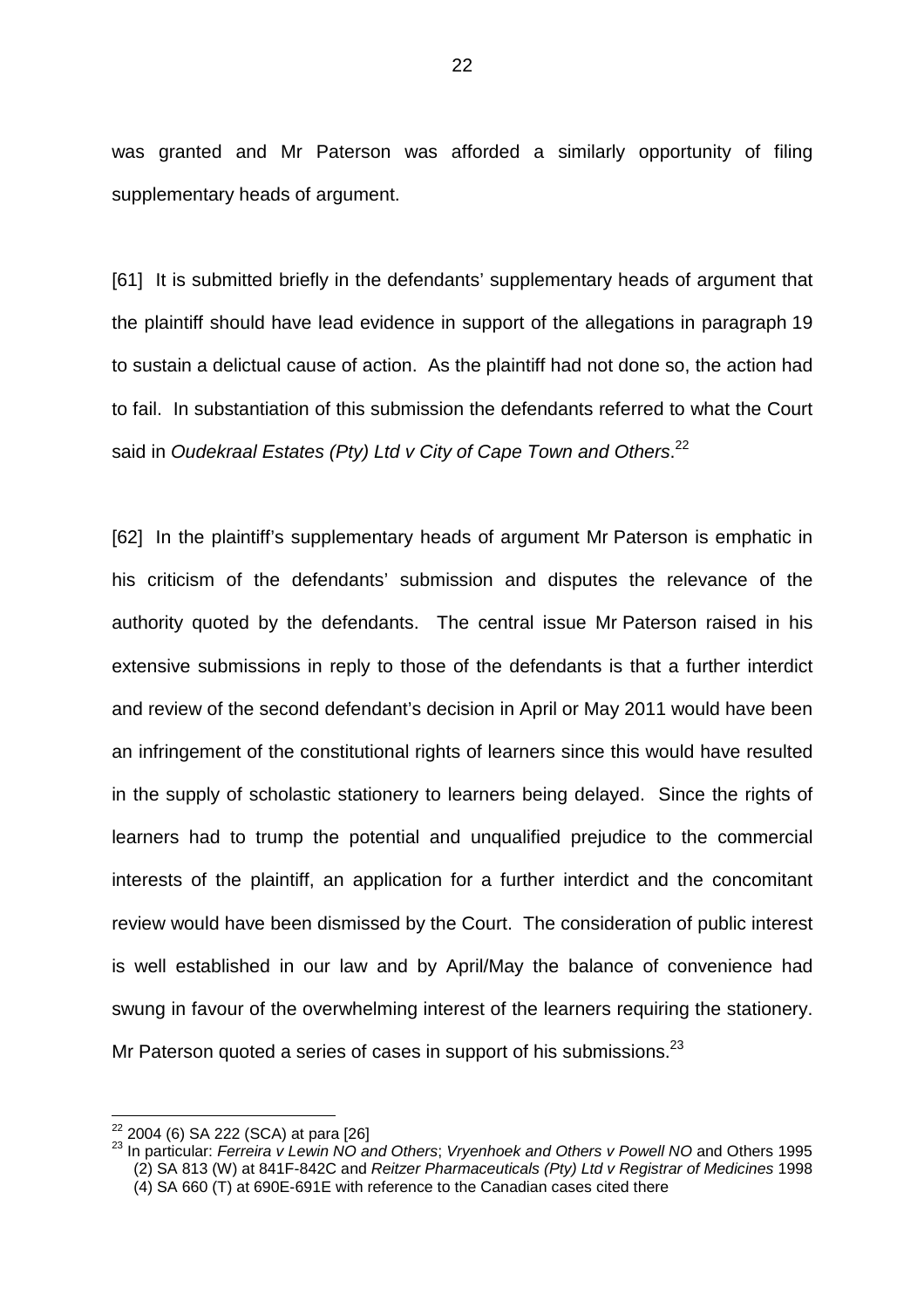[63] Mr Paterson submitted that the *Oudekraal* case was not apposite as it did not relate to a claim in damages. In the present instance the plaintiff's action was not for the purpose of impugning the decision of the second defendant but to claim damages because of the decision. The case of Millenium Waste Management v Chairperson, Tender Board<sup>24</sup> was far more pertinent authority, and there the Court said, reviews had to be brought timeously to avoid prejudice to the public arising from a successful review. Relevant to the decision as to whether to grant a review was prejudice to third parties and to the public.

[64] I am not persuaded that the argument postulated by the defendants in their supplementary heads of argument has merit. I, as in the case of Mr Paterson, am unable to discern the relevance of the passage in the Oudekraal matter that the defendants quoted in substantiation of their argument. On the other hand, the plaintiff's argument is persuasive and must prevail.

[65] I accept that a further interdict at that late stage in the school year for the purpose of reviewing the second defendant's decision would have infringed the constitutional rights of learners and been severely detrimental to their interests. An application for an interim interdict would probably have been dismissed as the balance of convenience would have been in favour of the defendants and the public interest far outweighed any potential economic loss the plaintiff might suffer.

<sup>23</sup> 

<sup>&</sup>lt;sup>24</sup> 2008 (2) SA 481 (SCA) at 490E and 491F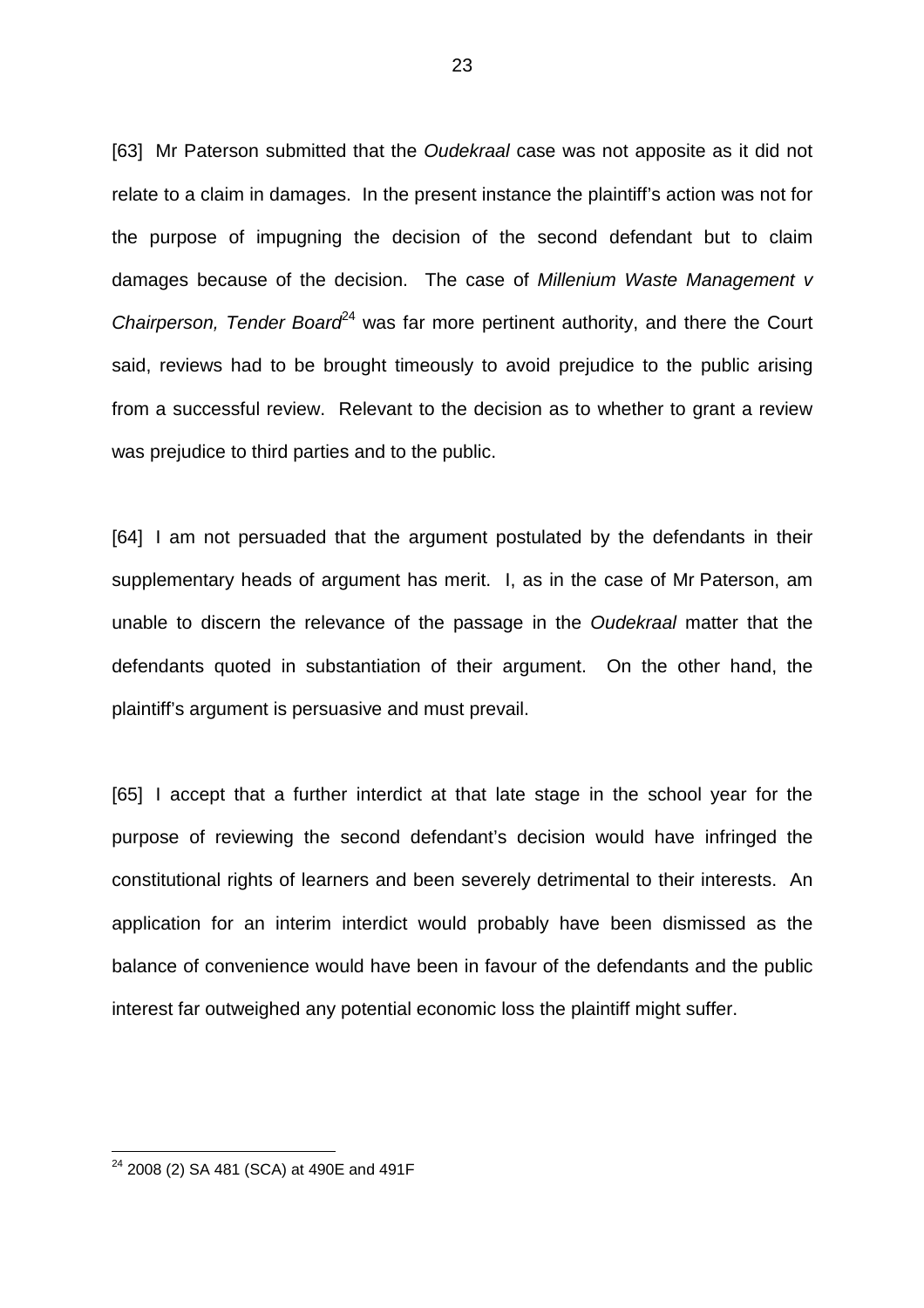[66] In the circumstances I do not uphold the submission by the defendants that for this reason alone the plaintiff's action falls to be dismissed.

[67] This brings me to the question of whether the plaintiff's possession of the letter dated 17 December 2010, addressed by the Eastern Cape Provincial Treasury to the second defendant, could 'be construed as being tantamount to influencing the supply chain process' of the Department or 'an abuse of the supply chain management process' by the plaintiff, as claimed by the second defendant in his letter dated 4 April 2011.

[68] Prior to the plaintiff receiving the letter from Power Stationery, the second defendant had attested on oath, in another matter, that Paper Active (Pty) Ltd and African Paper Products (Pty) Ltd had compromised the supply chain management process by being in possession of the letter which apparently was sent by a member of the Department. As the process had already been compromised by the conduct of the two companies, any subsequent possession of the letter by someone else could certainly not be considered as compromising the process, and even much less 'as being tantamount to influencing the supply chain process' or 'an abuse of the supply chain management process'. In addition, the plaintiff received the letter from another bidder and not through any conduct on the part of the plaintiff involving a member of the Department or any other individual in the supply chain management process. I am unable to find support for the second defendant's allegations against the plaintiff.

[69] It follows, that there was no justification for the second defendant drawing an adverse inference from the plaintiff's possession of the letter of the Eastern Cape Provincial Treasury dated 17 December 2010 that the plaintiff had influenced and/or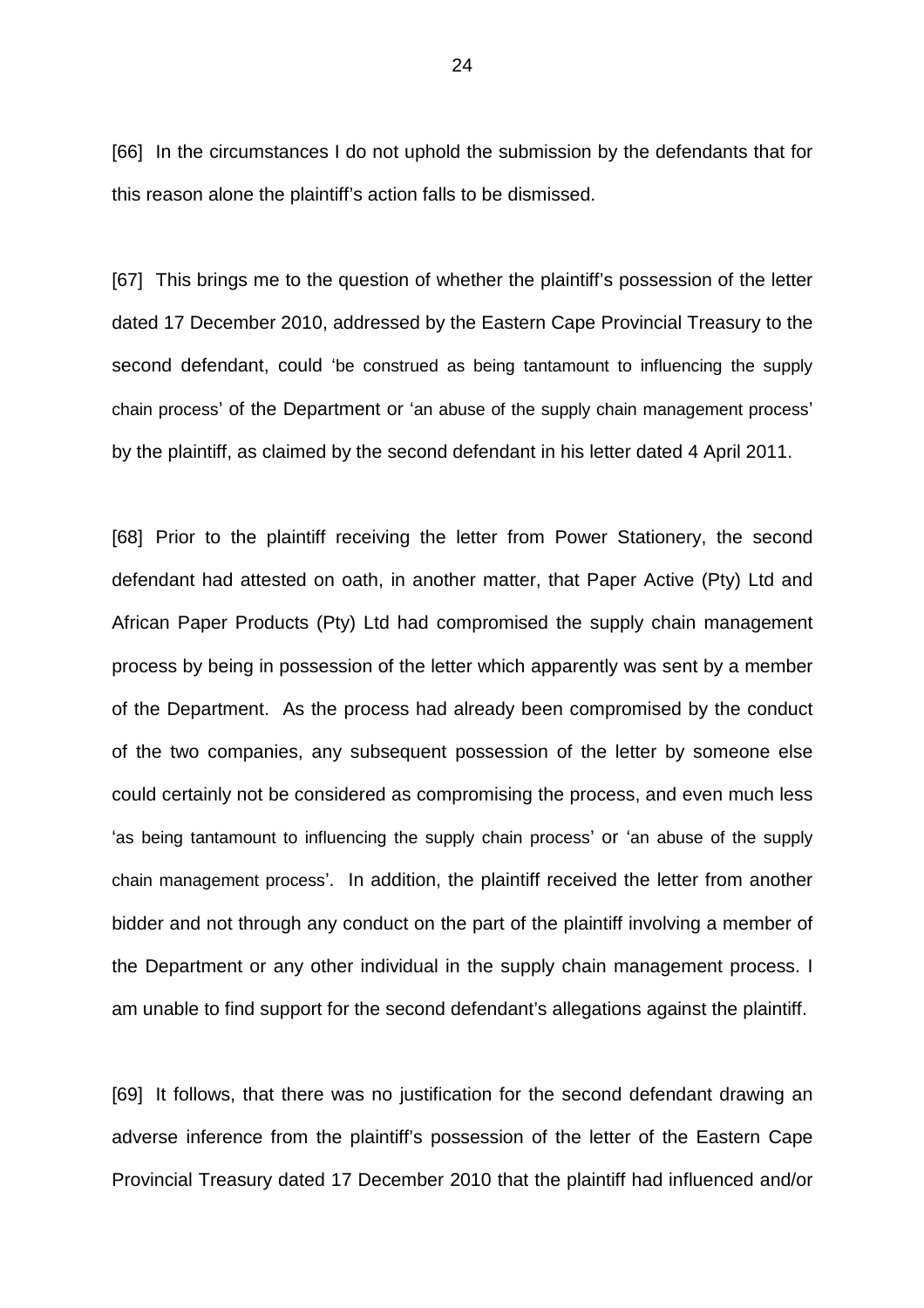abused the Department's supply chain management process. In my view, the inference that the second defendant acted mala fide in doing so is inescapable.

[70] Upon due consideration of all the evidence I find the plaintiff has established, on a balance of probabilities, that the second defendant was in receipt of the plaintiff's letter dated 12 April 2011 when he made the decision on 13 April 2011 to exclude the plaintiff from the tender process.

[71] I find, further, that the second defendant acted arbitrarily and unreasonably in ignoring the plaintiff's reply and that the decision was made in bad faith and with the express intention of excluding the plaintiff from the tender process. I find, too, that the decision to exclude the plaintiff from the tender process was wrongful.

[72] The first defendant and the second defendant are consequently liable to the plaintiff for such damages as the plaintiff may prove.

[73] In regard to costs, there is no reason not to grant costs in favour of the plaintiff as the successful litigant. The costs of the action are to include the costs of an application to compel the defendants to grant access to the computers and the attendant inspection thereof. Mr Mbenenge has not advanced reasons in opposition to this and such an order will ensue. The parties have also agreed that the plaintiff is entitled to an order for costs omitted from an order issued on a previous occasion when an exception was argued and the trial was postponed.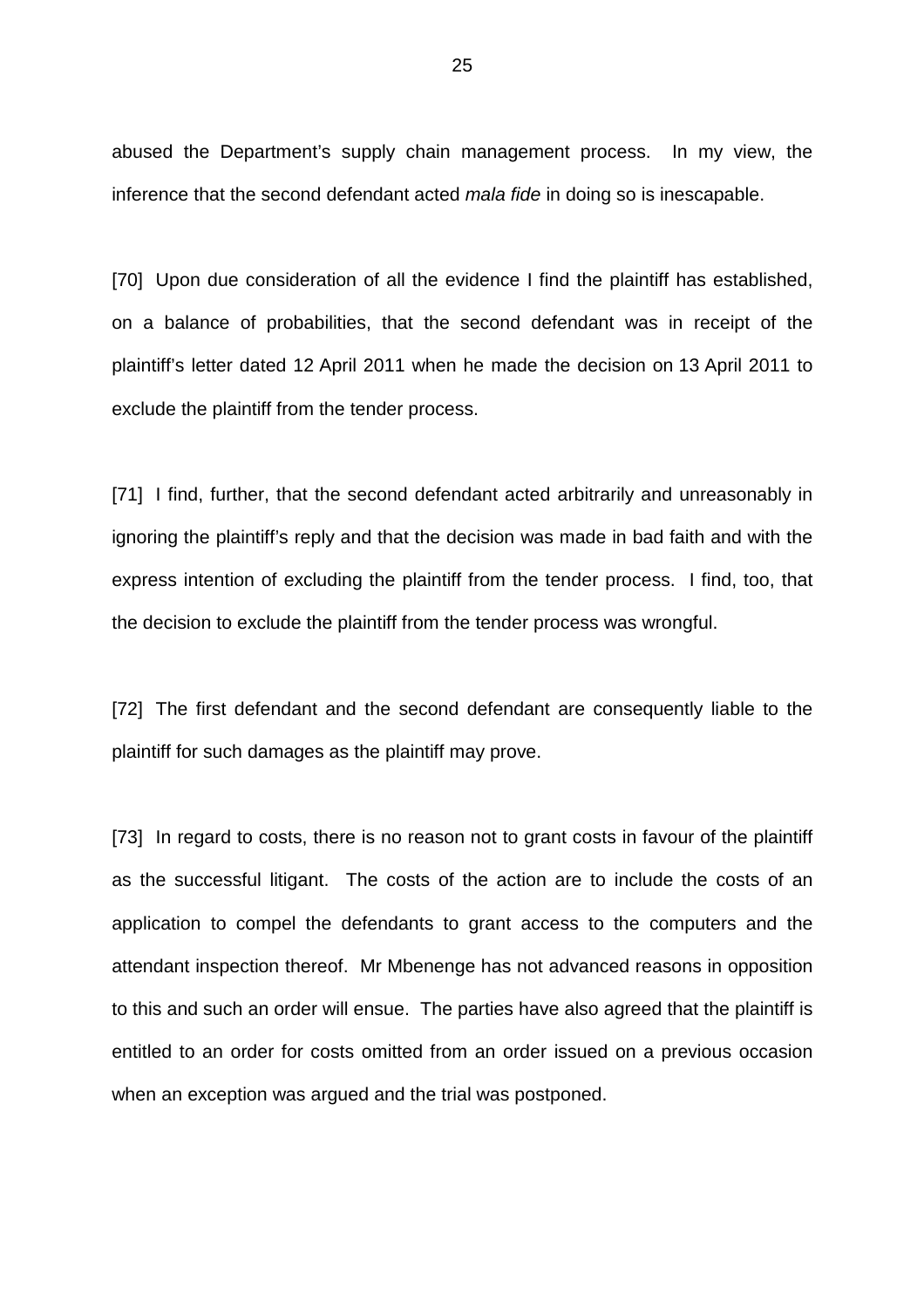[74] In the result, there is an order in the following terms:

- 1. The first and second defendants are liable to the plaintiff for such damages as the plaintiff may prove;
- 2. The first and second defendants are liable jointly and severally, the one paying the other to be absolved, for the costs of the action which includes the costs of an application to compel, and inclusive further of the costs consequent upon the employment of two counsel;
- 3. The first and second defendants, jointly and severally, the one paying the other to be absolved, are to pay the wasted costs of suit of the postponed trial occasioned by the Exception, as between party and party on the High Court scale, as taxed or agreed, such costs to include, but not be limited to:
	- 2.1 the costs consequent upon the employment of two counsel;
	- 2.2 the reasonable qualifying expenses, if any, of the expert witnesses of the plaintiff, namely Garry Jevons and Thys Blignaut, in respect of whom the plaintiff filed Rule 36(9)(a) & (b) notices.
- 4. Rose Latimer is declared a necessary witness.

**pp Y EBRAHIM 9 September 2013 JUDGE OF THE HIGH COURT, BHISHO**

**\_\_\_\_\_\_\_\_\_\_\_\_\_\_\_\_\_\_\_\_\_\_\_\_\_**